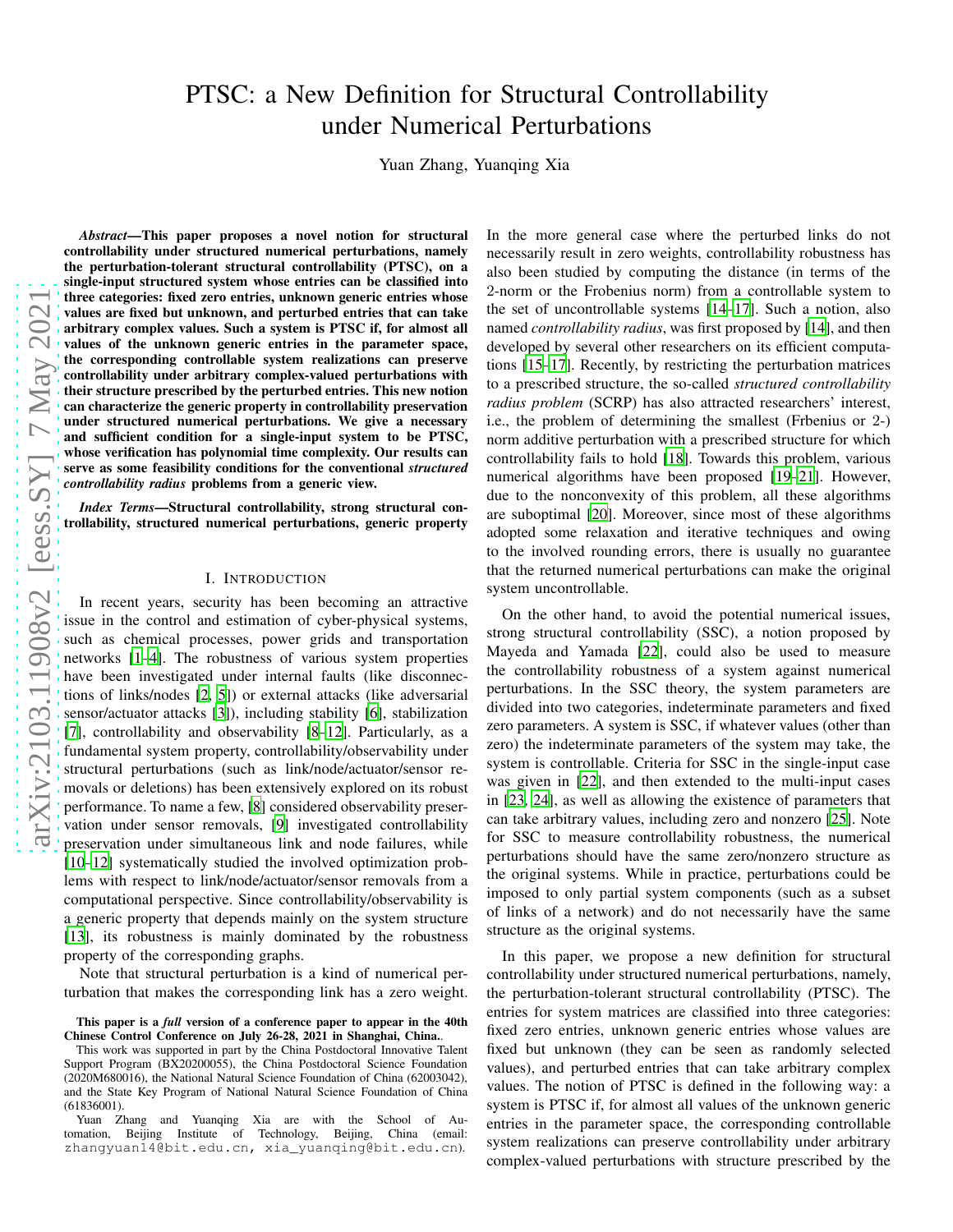perturbed entries. The main contributions of this paper are as follows:

1) We propose a novel notion PTSC to study controllability preservation for a single-input structured system under structured numerical perturbations. In PTSC, the perturbation structure can be *arbitrary* relative to the structure of the original system. This notion provides a new view in studying the robustness of structural controllability other than structural perturbations.

2) We have shown PTSC can characterize the generic property that, depending on the structure of the original system and the perturbations, for almost all of the controllable system realizations, either they can preserve controllability under arbitrary complex-valued perturbations with the given structure, or there is a perturbation with the given structure that can make the corresponding system fail to be controllable. This is beneficial in studying the SCRPs from a generic view.

3) We give a necessary and sufficient condition for a singleinput system to be PTSC, whose verification has polynomial time complexity. The derivation is based on the one-edge preservation principle and a series of nontrivial results on the roots of determinants of generic matrix pencils.

The rest is organized as follows. Section II introduces the PTSC notion and proves the involved genericity for single-input systems. Section III presents some preliminaries required for our further derivations. Section IV gives a necessary and sufficient condition for a single-input system to be PTSC. Section V discusses the application of PTSC on the SCRP. The last section concludes this paper.

Natations: Given an integer  $p \ge 0$ , define  $\mathcal{J}_p \doteq \{1, ..., p\}$ . For a  $p \times q$  matrix M,  $M[\mathcal{I}_1, \mathcal{I}_2]$  denotes the submatrix of M whose rows are indexed by  $\mathcal{I}_1$  and columns by  $\mathcal{I}_2$ ,  $\mathcal{I}_1 \subseteq \mathcal{J}_p$ ,  $\mathcal{I}_2 \subseteq \mathcal{J}_q$ . For a vector  $b, b_i$  denotes the *i*th entry of  $b$ .

#### II. THE NOTION OF PTSC

## *A. Structured Matrix*

Before presenting the notion of PTSC, we first introduce the so-called structured matrix. A structured matrix is a matrix whose entries are either fixed zero (denoted by 0) or indeterminate parameters (denoted by ∗). For description simplicity, we may simply say the entry represented by ∗ is a nonzero entry. Let  $\{0, *\}^{p \times q}$  be the set of all  $p \times q$  dimensional structured matrices. For  $\overline{M} \in \{0, *\}^{p \times q}$ , the following two sets of matrices are defined:

$$
\mathbf{S}_{\bar{M}} = \left\{ M \in \mathbb{C}^{p \times q} : M_{ij} = 0 \text{ if } \bar{M}_{ij} = 0 \right\},\
$$
  

$$
\bar{\mathbf{S}}_{\bar{M}} = \left\{ M \in \mathbb{C}^{p \times q} : M_{ij} = 0 \text{ if } \bar{M}_{ij} = 0, M_{ij} \neq 0 \text{ if } \bar{M}_{ij} = \ast \right\}
$$

.

Any  $M \in \mathbf{S}_{\bar{M}}$  is called a realization of  $\bar{M}$ . For two structured matrices  $\overline{M}, \overline{N} \in \{0, *\}^{p \times q}, \vee$  is the entry-wise OR operation, i.e.,  $(\bar{M} \vee \bar{N})_{ij} = *$  if  $\bar{M}_{ij} = *$  or  $\bar{N}_{ij} = *$ ; otherwise  $(\bar{M} \vee \bar{N})_{ij} = *$  $(N)_{ii} = 0.$ 

A structured matrix could also be seen as a matrix whose entries are parameterized by the free parameters of its ∗ entries, and therefore is sometimes called a *generic matrix* [\[26](#page-8-17)]. For a generic matrix  $M$  and a constant matrix  $N$  with the same dimension,  $M + \lambda N$  defines a generic matrix pencil, which can be seen as a *matrix-valued polynomial of free parameters in* M *and the variable* λ.

*B. Notion of PTSC*

Consider the linear time invariant (LTI) system

<span id="page-1-0"></span>
$$
\dot{x}(t) = Ax(t) + bu(t),\tag{1}
$$

where  $A \in \mathbb{C}^{n \times n}$ ,  $b \in \mathbb{C}^{n \times 1}$ . It is known that  $(A, b)$  is controllable, if and only if the controllability matrix  $C(A, b)$ defined as follows has full row rank.

$$
\mathcal{C}(A,b) = [b, Ab, \cdots, A^{n-1}b].
$$

Let  $\overline{F} \in \{0, \ast\}^{n \times (n+1)}$  be a structured matrix that specifies the structure of the perturbation (matrix)  $[\Delta A, \Delta b]$ , that is,  $\bar{F}_{ij} =$ 0 implies  $[\Delta A, \Delta b]_{ij} = 0$ . In other words,  $[\Delta A, \Delta b] \in \mathbf{S}_{\overline{F}}$ . It is emphasized that throughout this paper, the perturbations are allowed to be *complex-valued*. We will also call the system  $(A + \Delta A, b + \Delta b)$  the perturbed system.

**Definition** 1 (PTC): System  $(A, b)$  in [\(1\)](#page-1-0) is said to be *perturbation-tolerantly controllable* (PTC) with respect to  $\overline{F}$ , if for all  $(\Delta A, \Delta b) \in \mathbf{S}_{\bar{F}}$ ,  $(A + \Delta A, b + \Delta b)$  is controllable. If  $(A, b)$  is controllable but not PTC w.r.t.  $\overline{F}$  (i.e., there exists a  $(\Delta A, \Delta b) \in \mathbf{S}_{\overline{F}}$  making  $(A + \Delta A, b + \Delta b)$  uncontrollable), (A, b) is said to be *perturbation-sensitively controllable* (PSC) w.r.t.  $F$ .

Let  $\bar{A} \in \{0, *\}^{n \times n}, \bar{b} \in \{0, *\}^{n \times 1}$  be the structured matrices specifying the sparsity pattern of  $A, b$ , respectively. That is,  $A \in$  $\mathbf{S}_{\bar{A}}$  and  $b \in \mathbf{S}_{\bar{b}}$ .

*Definition* 2 (*Structural controllability*):  $(\overline{A}, \overline{b})$  is said to be structurally controllable, if there exists a realization  $(A, b) \in$  $\mathbf{S}_{\left[\bar{A},\bar{b}\right]}$  so that  $(A, b)$  is controllable.

A property is called generic for a set of systems if, depending on the (common) structure of parameterized systems in this set, either this property holds for almost all of the system parameters in the corresponding parameter space, or this property does not hold for almost all of the system parameters [\[13\]](#page-8-5). It is wellknown that controllability is a generic property in the sense that, if  $(\overline{A}, \overline{b})$  is structurally controllable, then all realizations of  $(\overline{A}, \overline{b})$ are controllable except for a set with zero Lebesgue measure in the corresponding parameter space. For a structurally controllable pair  $(\bar{A}, \bar{b})$ , let  $\mathbf{CS}(\bar{A}, \bar{b})$  denote the set of all *controllable* complex-valued realizations of  $(\overline{A}, \overline{b})$ . The following proposition reveals that PTC (or PSC) is a generic property in  $CS(\overline{A}, \overline{b})$ .

<span id="page-1-2"></span>*Proposition* 1: With  $(\bar{A}, \bar{b})$  and  $\bar{F}$  defined above, suppose that  $(A, b)$  is structurally controllable. Then, either for all  $(A, b) \in$  $CS(\overline{A}, \overline{b})$ ,  $(A, b)$  is PTC w.r.t.  $\overline{F}$ , or for almost all  $(A, b) \in$  $CS(\overline{A}, \overline{b})$  except for a set with zero Lebesgue measure in the corresponding parameter space,  $(A, b)$  is PSC w.r.t.  $\overline{F}$ .

*Proof:* Let  $p_1, ..., p_r$  be variables that the r nonzero entries of  $[A, b]$  take, and  $\bar{p}_1, ..., \bar{p}_l$  be variables that the l perturbed entries of  $[\Delta A, \Delta b]$  take. Denote by  $p = (p_1, ..., p_r)$  and  $\bar{p} =$  $(\bar{p}_1, ..., \bar{p}_l)$ . It turns out det  $C(A + \Delta A, b + \Delta b)$  can be expressed as

<span id="page-1-1"></span>
$$
\det \mathcal{C}(A + \Delta A, b + \Delta b) = f(p)g(\bar{p})h(p, \bar{p}), \tag{2}
$$

where  $f(p)$  (resp.  $g(\bar{p})$ ) denotes the polynomial of p (resp.  $\bar{p}$ ) with real coefficients, and  $h(p, \bar{p})$  denotes the polynomial of p and  $\bar{p}$  where at least one  $p_i$  ( $i \in \{1, ..., r\}$ ) and one  $\bar{p}_i$  ( $j \in$  $\{1, ..., l\}$  both have a term with degree no less than one.

It can be seen that, if neither  $q(\bar{p})$  nor  $h(p, \bar{p})$  exists in [\(2\)](#page-1-1), then for all  $(A, b) \in \mathbf{CS}(\overline{A}, \overline{b})$ ,  $(A, b)$  is PTC w.r.t.  $\overline{F}$ , as in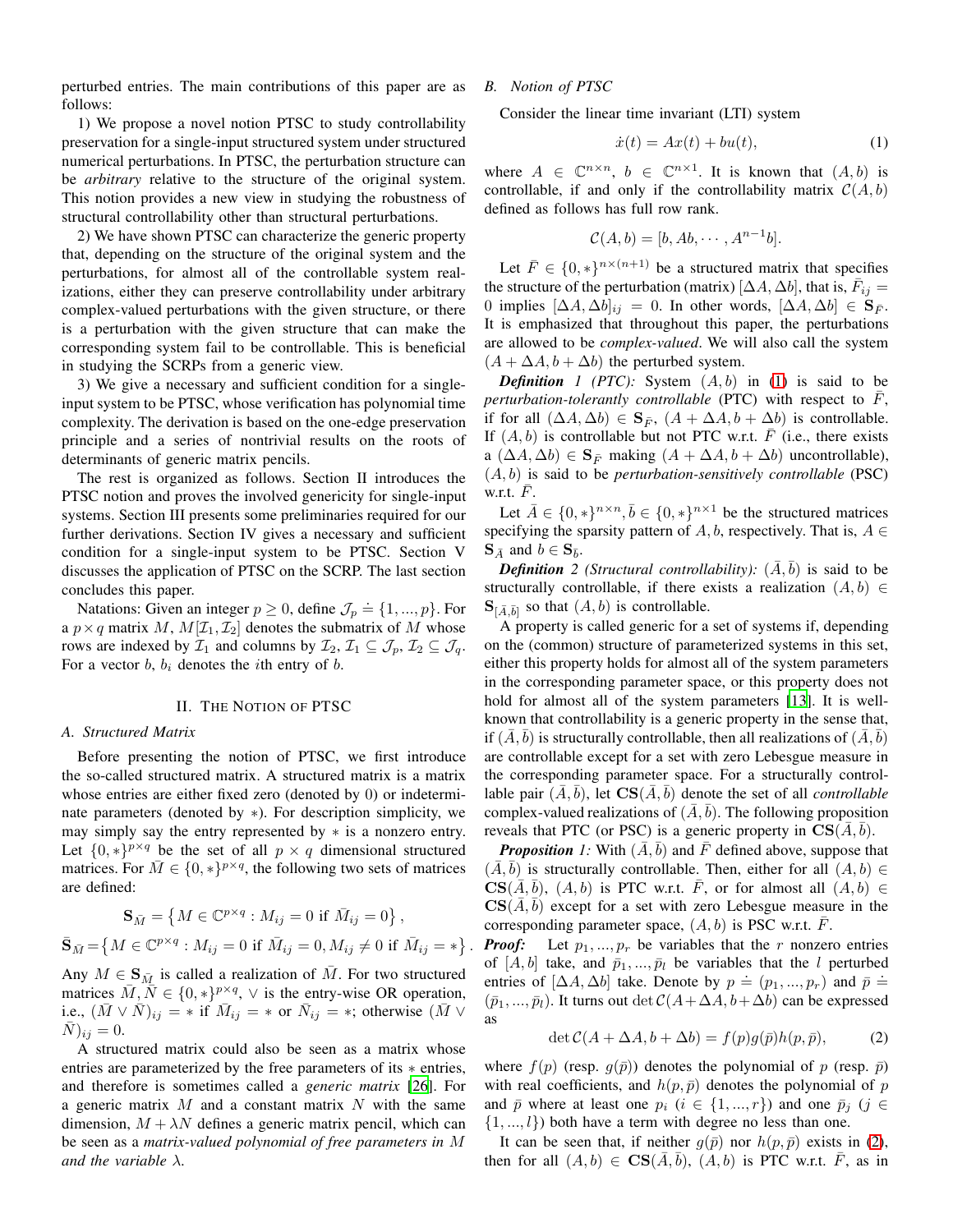this case, [\(2\)](#page-1-1) is independent of  $\bar{p}$ . Otherwise, suppose that there exists a  $\bar{p}_j$ ,  $j \in \{1, ..., l\}$ , that has a term  $\bar{p}_j^k$  with degree  $k \ge 1$ in  $g(\bar{p})h(p,\bar{p})$ . When p and  $\bar{p}\setminus{\{\bar{p}_j\}}$  take such values that the coefficient of  $\bar{p}_j^k$  is nonzero (Condition 1)), and meanwhile  $(A, b)$ is controllable (Condition 2)), then according to the fundamental theorem of algebra (c.f. [\[27\]](#page-8-18)), there exists a complex value of  $\bar{p}_i$  making  $g(\bar{p})h(p,\bar{p}) = 0$ , thus making det  $C(A + \Delta A, b + \bar{p})$  $\Delta b$ ) = 0, leading to the uncontrollability of  $(A + \Delta A, b + \Delta b)$ . Note that the set of values for  $p$  validating Condition 1) forms a proper algebraic variety in  $\mathbb{C}^r$ , which thereby has zero Lebesgue measure in the set of values satisfying Condition 2). This proves the proposed statements.

Proposition [1](#page-1-2) indicates that it is the structure of  $(A, b)$  and  $\overline{F}$  that domains the property of being PTC or PSC. This motivates the following definition for structural controllability under structured numerical perturbations:

<span id="page-2-0"></span>*Definition* 3 (PTSC): Given  $\overline{A} \in \{0, *\}^{n \times n}$ ,  $\overline{b} \in \{0, *\}^{n \times 1}$ , and a perturbation structure  $\bar{F} \in \{0, *\}^{n \times (n+1)}$ ,  $(\bar{A}, \bar{b})$  is said to be PTSC with respect to  $\bar{F}$ , if for all  $(A, b) \in \mathbf{CS}(\bar{A}, \bar{b})$ ,  $(A, b)$ is PTC w.r.t.  $\overline{F}$ .

If  $(\overline{A}, \overline{b})$  is structurally controllable but not PTSC w.r.t.  $\overline{F}$ , we will alternatively say that  $(\overline{A}, \overline{b})$  is perturbation-sensitively structurally controllable (PSSC) w.r.t.  $\overline{F}$ . From Proposition [1,](#page-1-2) PSSC of  $(\overline{A}, \overline{b})$  indicates that almost all controllable realizations of  $(A, b)$  are PSC w.r.t. the perturbation structure F.

<span id="page-2-1"></span>*Example 1:* Consider a system  $(A, b)$  with

$$
A = \begin{bmatrix} 0 & 0 & 0 & 0 \\ a & 0 & 0 & 0 \\ 0 & c & 0 & 0 \\ f & d & 0 & e \end{bmatrix}, b = \begin{bmatrix} h \\ 0 \\ 0 \\ 0 \end{bmatrix}.
$$

Two perturbations  $[\Delta A_i, \Delta b_i]$   $(i = 1, 2)$  are given as

|  |  |  | $\left[ \begin{array}{cccc} 0 & 0 & g & l & 0 \ 0 & 0 & 0 & 0 & 0 \ 0 & 0 & 0 & 0 & 0 \ 0 & 0 & 0 & 0 & 0 \end{array} \right], \left[ \begin{array}{cccc} 0 & 0 & 0 & 0 & 0 \ 0 & 0 & 0 & 0 & 0 \ 0 & 0 & s & 0 & 0 \ 0 & 0 & 0 & 0 & r \end{array} \right]$ |  |  |  |
|--|--|--|--------------------------------------------------------------------------------------------------------------------------------------------------------------------------------------------------------------------------------------------------------------|--|--|--|

It can be obtained  $\det C(A + \Delta A_1, b + \Delta b_1) = a^2 c h^4 (fe^2 + ade),$ which is independent of the parameters in  $[\Delta A_1, \Delta b_1]$ . This indicates whatever values  $[\Delta A_1, \Delta b_1]$  may take, the perturbed system is always controllable (as long as  $(A, b)$  is controllable). On the other hand,  $\det C(A + \Delta A_2, b + \Delta b_2) = a^2 ch^3(e^{3}r$  $e^2rs + e^2fh - efhs + adeh - adhs$ ). It can be seen that, in case  $e^3 - se^2 \neq 0$  (or  $re^2 + fhe + adh \neq 0$ ) and  $(A, b)$  is controllable, there is a value for r (resp. s) making  $\det C(A + \Delta A_2, b + \Delta b_2) = 0$ , leading to uncontrollability.

*Remark 1:* We remark that for multi-input systems, PTC is still a generic property, but one should modify 'all' to 'almost all' in the last sentence of Definition [3](#page-2-0) in defining the associated PTSC. Please see [\[28](#page-8-19)] for more details.

# *C. Relations with SSC*

We may also revisit PTSC from the standpoint of the *perturbed structured system*  $[\bar{A}, \bar{b}] \vee \bar{F}$ . In this system, entries of system matrices can be divided into three categories, namely, the *fixed zero entries*, the *unknown generic entries* which take fixed but unknown values (they can be seen as randomly generated values), and the *perturbed entries* which can take arbitrarily complex values. PTSC of the perturbed structured system requires that for almost all values of the unknown generic entries making the original system controllable, the corresponding perturbed systems are controllable for arbitrary values of the perturbed entries.

Recall that SSC is defined as follows.

*Definition* 4 (SSC):  $(\overline{A}, \overline{b})$  is said to be SSC, if every  $(A, b) \in$  $\bar{\mathbf{S}}_{\left[\bar{A},\bar{b}\right]}$  is controllable.

As mentioned earlier, SSC could be seen as the ability of a system to preserve controllability under perturbations that have the same structure as the system itself, with the constraint that the perturbed entries of the resulting system cannot be zero. It is thus clear that the essential difference between PTSC and SSC lies in two aspects: First, the perturbed entries can take arbitrary values including zero in PTSC, while they must take nonzero values in SSC. Second, in SSC, all nonzero entries can be perturbed, while in PTSC, an arbitrary subset of entries (prescribed by the perturbation structure) can be perturbed, and the remaining entries remain unchanged. Because of them, neither criteria for SSC can be converted to those for PTSC, nor the converse.

#### III. PRELIMINARIES AND TERMINOLOGIES

In this section, we introduce some preliminaries as well as terminologies in graph theory and structural controllability.

## *A. Graph Theory*

If not specified, all graphs in this paper refer to directed graphs. A graph is denoted by  $\mathcal{G} = (\mathcal{V}, \mathcal{E})$ , where V is the vertex set, and  $\mathcal{E} \subseteq \mathcal{V} \times \mathcal{V}$  is the edge set. For a graph  $\mathcal{G} = (\mathcal{V}, \mathcal{E})$  with N vertices, a path from vertex  $v_i$  to vertex  $v_j$  is a sequence of edges  $(v_i, v_{i+1}), (v_{i+1}, v_{i+2}), \cdots, (v_{j-1}, v_j)$  where each edge belongs to  $\mathcal{E}$ . For a set  $\mathcal{E}_s \subseteq \mathcal{E}, \mathcal{G} - \mathcal{E}_s$  denotes the graph obtained from G after deleting the edges in  $\mathcal{E}_s$ ; similarly, for  $\mathcal{V}_s \subseteq \mathcal{V}$ ,  $G - V_s$  denotes the graph after deleting vertices in  $V_s$  and all edges incident to vertices in  $V_s$ . For two graphs  $\mathcal{G}_i = (\mathcal{V}, \mathcal{E}_i)$ ,  $i = 1, 2, \mathcal{G}_1 \cup \mathcal{G}_2$  denotes the graph  $(\mathcal{V}, \mathcal{E}_1 \cup \mathcal{E}_2)$ .

A graph  $\mathcal{G} = (\mathcal{V}, \mathcal{E})$  is said to be bipartite if its vertex set can be divided into two disjoint parts  $V_1$  and  $V_2$  such that no edge has two ends within  $V_1$  or  $V_2$ . The bipartite graph G is also denoted by  $(\mathcal{V}_1, \mathcal{V}_2, \mathcal{E})$ . A matching of a bipartite graph is a subset of its edges among which any two do not share a common vertex. The maximum matching is the matching with the largest number of edges among all possible matchings. The number of edges contained in a maximum matching of a bipartite graph  $\mathcal G$  is denoted by  $\text{mt}(\mathcal{G})$ . For a weighted bipartite graph  $\mathcal{G}$ , where each edge is assigned a non-negative weight, the weight of a matching is the sum of all edges contained in this matching. The minimum weight maximum matching (resp. maximum weight maximum matching) is the minimal weight (resp. maximal weight) over all maximum matchings of  $G$ .

The generic rank of a structured matrix  $\overline{M}$ , given by  $\mathrm{grank}(\overline{M})$ , is the maximum rank  $\overline{M}$  can achieve as the function of its free parameters. The bipartite graph associated with a structured matrix  $\overline{M}$  is given by  $\mathcal{B}(\overline{M}) = (R, C, \mathcal{E})$ , where the left (resp. right) vertex set  $R(C)$  corresponds to the row index (column index) set of  $M$ , and the edge set corresponds to the set of nonzero entries of  $\overline{M}$ , i.e.,  $\mathcal{E} = \{ (i, j) : i \in \overline{R}, j \in C, \overline{M}_{ij} \neq j \}$ 0. It is known that, grank $(M)$  equals the cardinality of the maximum matching of  $\mathcal{B}(M)$ .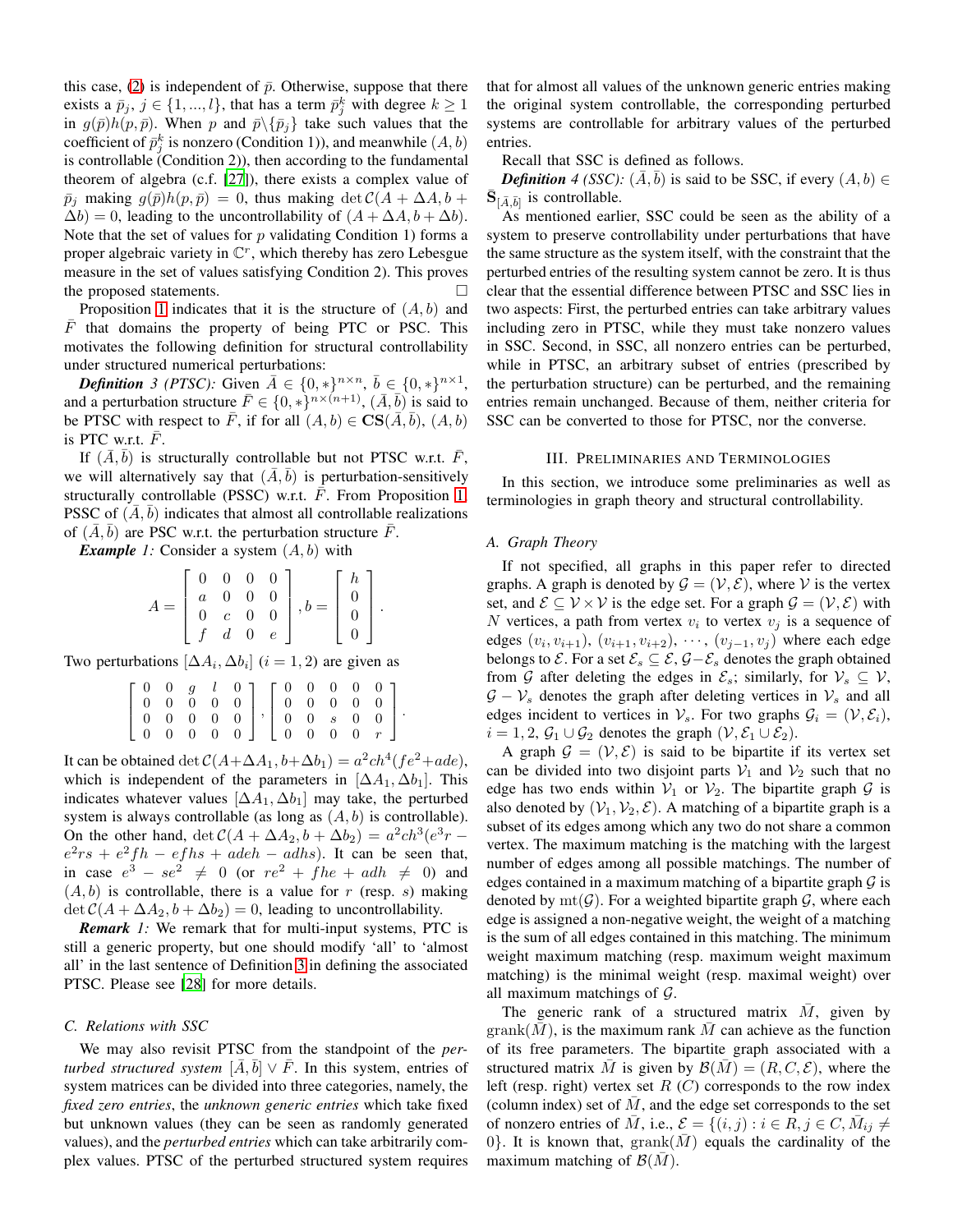## *B. DM-Decomposition*

Dulmage-Mendelsohn decomposition (DM-decomposition for short) is a unique decomposition of a bipartite graph w.r.t. maximum matchings. Let  $\mathcal{G} = (\mathcal{V}^+, \mathcal{V}^-, \mathcal{E})$  be a bipartite graph. For  $M \subseteq \mathcal{E}$ , we denote by  $V^+(\mathcal{M})$  (resp.  $V^-(\mathcal{M})$ ) the set of vertices in  $V^+$  (resp.  $V^-$ ) incident to edges in M. An edge of  $G$  is said to be admissible, if it is contained in some maximum matching of  $\mathcal{G}$ .

<span id="page-3-3"></span>*Definition 5 (DM-decomposition,[\[26\]](#page-8-17)):* The DMdecomposition of a bipartite graph  $\mathcal{G}$  =  $^{+}$ ,  $\mathcal{V}^{-}$ ,  $\mathcal{E}$ ) is to decompose G into subgraphs  $\mathcal{G}_k = (\mathcal{V}_k^+, \mathcal{V}_k^-, \mathcal{E}_k)$  $(k = 0, 1, ..., d, \infty)$  (called DM-components of  $G$ ) satisfying:

1)  $V^* = \bigcup_{k=0}^{\infty} V_k^*$ ,  $V_i^* \bigcap V_j^* = \emptyset$  for  $i \neq j$ , with  $* = +$  and  $-$ ;  $\mathcal{E}_k = \{ (v^+, v^-) \in \mathcal{E} : v^+ \in \mathcal{V}_k^+, v^- \in \mathcal{V}_k^- \};$ 

2) For  $1 \leq k \leq d$  (consistent components):  $\text{mt}(\mathcal{G}_k) = |\mathcal{V}_k^+|$  $|V_k^-|$ , and each  $e \in \mathcal{E}_k$  is admissible in  $\mathcal{G}_k$ ; for  $k = 0$  (horizontal tail):  $\text{mt}(\mathcal{G}_0) = |\mathcal{V}_0^-|, |\mathcal{V}_0^+| < |\mathcal{V}_0^-|$  if  $\mathcal{V}_0^+ \neq \emptyset$ , and each  $e \in \mathcal{E}_0$ is admissible in  $\mathcal{G}_0$ ; for  $k = \infty$  (vertical tail):  $\text{mt}(\mathcal{G}_{\infty}) = |\mathcal{V}_{\infty}^+|$ ,  $|\mathcal{V}_{\infty}^+| > |\mathcal{V}_{\infty}^-|$  if  $\mathcal{V}_{\infty}^- \neq \emptyset$ , and each  $e \in \mathcal{E}_{\infty}$  is admissible in  $\mathcal{G}_0$ ;

3)  $\mathcal{E}_{kl} = \emptyset$  unless  $1 \leq k \leq l \leq d$ , and  $\mathcal{E}_{kl} \neq \emptyset$  only if  $1 \leq k \leq d$  $l \le d$ , where  $\mathcal{E}_{kl} = \{e \in \mathcal{E} : V^+(\{e\}) \in \mathcal{V}_k, V^-(\{e\}) \in \mathcal{V}_l\};$ 

4)  $G$  cannot be decomposed into more components satisfying conditions 1)-3).

For an  $m \times l$  matrix M, the DM-decomposition of  $\mathcal{B}(M)$  into diagraphs  $\mathcal{G}_k = (\mathcal{V}_k^+, \mathcal{V}_k^-, \mathcal{E}_k)$   $(k = 0, 1, ..., d, \infty)$  corresponds to that there exist two permutation matrices  $P \in \mathbb{R}^{m \times m}$  and  $Q \in \mathbb{R}^{l \times l}$  satisfying

<span id="page-3-0"></span>
$$
PMQ = \begin{bmatrix} M_0 & M_{01} & \cdots & M_{0d} & M_{0\infty} \\ 0 & M_1 & \cdots & M_{1d} & M_{1\infty} \\ 0 & 0 & \ddots & \cdots & \cdots \\ 0 & 0 & \cdots & M_d & M_{d\infty} \\ 0 & 0 & \cdots & 0 & M_{\infty} \end{bmatrix},
$$
 (3)

where the submatrix  $M_k = M[\mathcal{V}_k^+, \mathcal{V}_k^-]$  corresponds to  $\mathcal{G}_k$  ( $k =$  $0, 1, \ldots, d, \infty$ ). Matrix [\(3\)](#page-3-0) is also called the DM-decomposition of M.

A bipartite graph is said to be DM-irreducible if it cannot be decomposed into more than one nonempty component in the DM-decomposition. DM-decomposition is closely related to the irreducibility of the determinant of a generic matrix. Recall that a multivariable polynomial  $f$  is irreducible if it cannot be factored as  $f = f_1 f_2$  with  $f_1, f_2$  being polynomials with smaller degrees than  $f$ .

<span id="page-3-4"></span>*Lemma 1:* [\[26,](#page-8-17) Theorems 2.2.24, 2.2.28] For a bipartite graph  $G(M) = (\mathcal{V}^+, \mathcal{V}^-, \mathcal{E}(M))$  associated with a generic square matrix  $M$ , the following conditions are equivalent:

1)  $\mathcal{G}(M)$  is DM-irreducible;

2) mt( $\mathcal{G}(M) - \{v_1, v_2\}$ ) = mt( $\mathcal{G}(M)$ ) – 1 for any  $v_1 \in \mathcal{V}^+$ and  $v_2 \in \mathcal{V}^-$ ;

3) det  $M$  is irreducible.

## *C. Structural Controllability*

Given  $(A, b)$ , let X, U denote the sets of state vertices and input vertices respectively, i.e.,  $\mathcal{X} = \{x_1, ..., x_n\}, \mathcal{U} = \{x_{n+1}\}.$ Denote the edges by  $\mathcal{E}_{\mathcal{X},\mathcal{X}}(\bar{A}) = \{ (x_i, x_j) : \bar{A}_{ji} \neq 0 \},\$  $\mathcal{E}_{\mathcal{U},\mathcal{X}}(\bar{b}) = \{ (x_{n+1}, x_i) : \bar{b}_i \neq 0 \}.$  Let  $\mathcal{G}(\bar{A}, \bar{b}) = (\mathcal{X} \cup$  $U, \mathcal{E}_{\mathcal{X},\mathcal{X}}(\overline{A}) \cup \mathcal{E}_{\mathcal{U},\mathcal{X}}(\overline{b}))$  be the system graph associated with

 $(\overline{A}, \overline{b})$ . A state vertex  $x \in \mathcal{X}$  is said to be input-reachable, if there exists a path from an input vertex  $x_{n+1}$  to x in  $\mathcal{G}(\bar{A}, \bar{b})$ . Similarly,  $\mathcal{G}(\overline{F}) = (\mathcal{X} \cup \mathcal{U}, \mathcal{E}_{\overline{F}})$  denotes the graph associated with the perturbation structure  $\overline{\vec{F}}$ , where  $\mathcal{E}_{\overline{F}} = \{ (x_i, x_j) : \overline{F}_{ji} \neq$  $0, 1 \leq j \leq n, 1 \leq i \leq n+1$ .

*Lemma* 2: [\[26](#page-8-17)] System  $(\overline{A}, \overline{b})$  in [\(1\)](#page-1-0) is structurally controllable, if and only if 1) every state vertex  $x \in \mathcal{X}$  is inputreachable; 2) grank $([\bar{A}, \bar{b}]) = n$ .

# <span id="page-3-2"></span>IV. NECESSARY AND SUFFICIENT CONDITION

In this section, we present a necessary and sufficient condition for the PTSC in the single-input case.

## *A. One-edge Preservation Principle*

<span id="page-3-1"></span>At first, a one-edge preservation principle is given as follows, which is fundamental to our subsequent derivations.

*Proposition 2 (One-edge preservation principle):* Suppose  $(\overline{A}, \overline{b})$  is structurally controllable.  $(\overline{A}, \overline{b})$  is PSSC w.r.t.  $\overline{F}$ , if and only if there is one edge  $e \in \mathcal{E}_{\bar{F}}$ , such that  $[\bar{A}, \bar{b}] \vee \bar{F}^{\{e\}}$  is PSSC w.r.t.  $\bar{F}_{\{e\}}$ , where  $\bar{F}^{\{e\}}$  denotes the structured matrix associated with the graph  $G(\bar{F}) - \{e\}$ , and  $\bar{F}_{\{e\}}$  the structured matrix obtained from  $\overline{F}$  by preserving only the entry corresponding to e.

**Proof:** Let  $p \doteq (p_1, ..., p_r)$  and  $\overline{p} = (\overline{p}_1, ..., \overline{p}_l)$  be defined similarly in the the proof of Proposition [1.](#page-1-2) From the analysis in that proof,  $(\overline{A}, \overline{b})$  is PSSC w.r.t.  $\overline{F}$ , if and only if there exists a  $\bar{p}_i$ ,  $j \in \{1, ..., l\}$ , that has a degree no less than one in det  $C(A + \Delta A, b + \Delta b)$  (expressed in [\(2\)](#page-1-1)), where  $(A, b)$  and  $(\Delta A, \Delta b)$  are realizations of  $(A, b)$  and  $(\Delta A, \Delta b)$  respectively, with the corresponding parameters being  $p$  and  $\bar{p}$ . Let  $e$  be the edge corresponding to  $\bar{p}_j$ . Suppose that the coefficient of  $\bar{p}_j^k$  is nonzero for some degree  $k \geq 1$ . Since the coefficient of  $\bar{p}_j^k$  is a polynomial of p and  $\bar{p}\backslash{\{\bar{p}_j\}}$  in  $\det C(A+\Delta A, b+\Delta b)$ , it always equals that in  $\det C(A' + \Delta A', b' + \Delta b')$ , where  $(A', b')$  has the system graph  $\mathcal{G}(\overline{A}, \overline{b}) \cup \mathcal{G}(\overline{F}) - \{e\}$ , and  $[\Delta A', \Delta b']$  corresponds to the perturbation  $\overline{F}_{\{e\}}$ , noting that  $[A + \Delta A, b + \Delta b] =$  $[A' + \Delta A', b' + \Delta b']$  in the symbolic operation sense. Upon observing this, the proposed statement follows immediately.  $\Box$ 

It is remarkable that the one-edge preservation principle does *not* mean the perturbation of only one entry is enough to destroy controllability; Instead, it means we can regard  $|\mathcal{E}_{\overline{F}}| - 1$ entries of  $\overline{F}$  as unknown generic entries (*in other words, their values can be chosen randomly; but not fixed zero*) and find suitable values for the last entry. This principle indicates that verifying the PTSC w.r.t. an arbitrary perturbation structure can be reduced to an equivalent problem with a single-edge perturbation structure. Having observed this, in the following, we will give the conditions for the absence of zero uncontrollable modes and nonzero uncontrollable modes, respectively, in the single-edge perturbation scenario. Recall that an uncontrollable mode for  $(A, B)$  is a  $\lambda \in \mathbb{C}$  making rank $([A - \lambda I, B]) < n$ . Then, based on Proposition [2,](#page-3-1) conditions for PTSC with a general perturbation structure will be obtained.

## *B. Condition for Zero Mode*

Let  $\bar{H}$   $\doteq$   $[\bar{A}, \bar{b}]$ . For  $j \in \{1, ..., n + 1\}$ , let  $r_j$  = grank $(\bar{H}[\mathcal{J}_n, \mathcal{J}_{n+1} \setminus \{j\}])$ . Define sets  $\mathcal{I}_j$  and  $\mathcal{I}_j^*$  as  $\mathcal{I}_j = \{ \mathcal{I} \subseteq \mathcal{J}_n : \text{grank}(\bar{H}[\mathcal{I}, \mathcal{J}_{n+1} \setminus \{j\}]) = r_j, |\mathcal{I}| = r_j \},\$  $\mathcal{I}_j^* = \{ \mathcal{J}_n \backslash w : w \in \mathcal{I}_j \}.$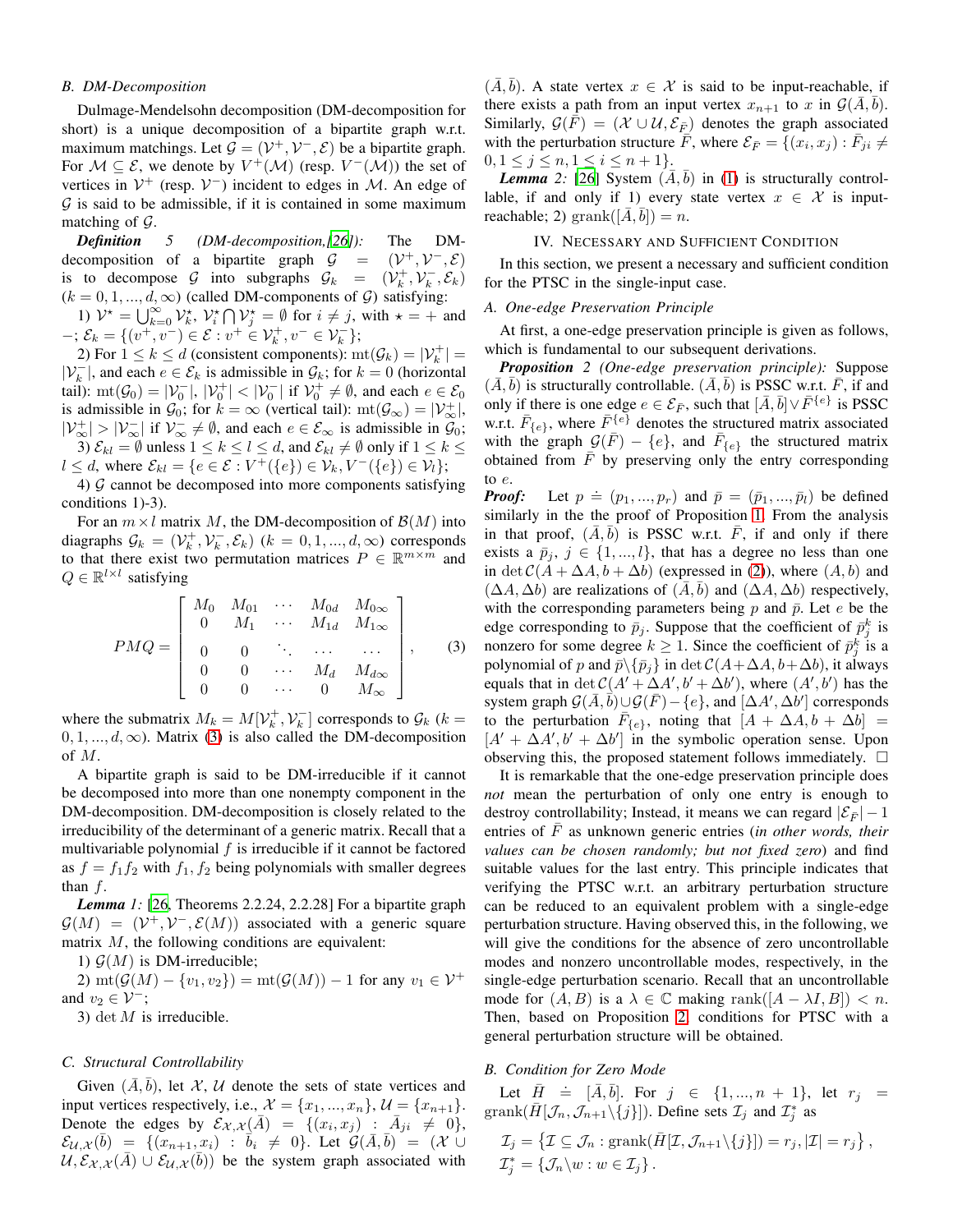Based on these definitions, the following proposition gives a necessary and sufficient condition for the absence of zero uncontrollable modes in the single-edge perturbation scenario.

<span id="page-4-0"></span>*Proposition* 3: Suppose that  $(A, b)$  is structurally controllable, and there is only one nonzero entry in  $\overline{F}$  with its position being  $(i, j)$ . Then, for almost all  $(A, b) \in \mathbf{CS}(\overline{A}, \overline{b})$ , there is no  $(\Delta A, \Delta b) \in \mathbf{S}_{\overline{F}}$  such that a nonzero *n*-vector q exists making  $q^{\mathsf{T}}[A + \Delta A, b + \Delta b] = 0$ , if and only if  $i \notin \mathcal{I}_j^*$ .

<span id="page-4-1"></span>To prove Proposition [3,](#page-4-0) we need the following lemma.

*Lemma* 3: Given a matrix  $H \in \mathbb{C}^{p \times q}$  of rank  $p-1$ , let  $x \in \mathbb{C}^p$ be a nonzero vector in the left null space of  $H$ . Then, for any  $i \in \mathcal{J}_p$ ,  $x_i \neq 0$ , if and only if  $H[\mathcal{J}_p\backslash\{i\},\mathcal{J}_q]$  is of full row rank. *Proof:* The proof is quite standard, thus omitted here. □

*Proof of Proposition [3:](#page-4-0)* Sufficiency: Since  $(\bar{A}, \bar{b})$  is structurally controllable, grank $(H) = n$ , which means that  $r<sub>i</sub> = n$ or  $n-1$ . If  $r_j = n$ , then  $\mathcal{I}_j^* = \emptyset$ , which immediately indicates that no  $q(\neq 0)$  exists making  $q^{\dagger}[A+\Delta A, b+\Delta b] = 0$  for almost all  $(A, b) \in \mathbf{CS}(A, \overline{b})$ . Now suppose  $r_j = n-1$ . A vector  $q(\neq 0)$ making  $q^{\dagger} [A + \Delta A, b + \Delta b]$  must lie in the left null space of  $H[\mathcal{J}_n, J_{n+1}\setminus\{j\}]$ , for almost all  $H \in \mathbf{S}_{\bar{H}}$ . As  $r_j = n-1$ , for almost all  $(A, b) \in \mathbf{CS}(\overline{A}, \overline{b}),$   $\mathcal{I}^*_j$  consists of all the nonzero positions of q according to Lemma [3.](#page-4-1) As a result, if  $i \notin \mathcal{I}_j^*$ ,

$$
q^{\mathsf{T}}[A+\Delta A, b+\Delta b][\mathcal{J}_n, \{j\}] = \sum_{k \in \mathcal{I}_j^*} q_k[A, b]_{kj} \neq 0,
$$

where the inequality is due to the fact that  $[A, b]$  has full row rank.

Necessity: Assume that  $i \in \mathcal{I}_{j}^{*}$ . As  $\mathcal{I}_{j}^{*} \neq \emptyset$  and  $(\bar{A}, \bar{b})$  is structurally controllable,  $[A, b][\mathcal{J}_n, \mathcal{J}_{n+1}\setminus\{j\}]$  has rank  $n-1$ for all  $(A, b) \in \mathbf{CS}(\overline{A}, \overline{b})$ . Let q be a nonzero vector in the left null space of  $[A, b][\mathcal{J}_n, \mathcal{J}_{n+1}\setminus\{j\}]$ . According to Lemma [3,](#page-4-1) as  $i \in \mathcal{I}_j^*$ , we have  $q_i \neq 0$  for almost all  $(A, b) \in \mathbf{CS}(\bar{A}, \bar{b})$ . By setting  $[\Delta A, \Delta b]_{ij} = -1/q_i \sum_{k \in \mathcal{I}^*_j \setminus \{i\}} q_k[A, b]_{kj}$ , we get

$$
q^{\mathsf{T}}[A+\Delta A, b+\Delta b][\mathcal{J}_n, \{j\}] = \sum\nolimits_{k \in \mathcal{I}_j^*} q_k[A, b]_{kj} = 0,
$$

which makes  $q^{\mathsf{T}}[A + \Delta A, b + \Delta b] = 0.$ 

*Remark* 2: From the proof of Proposition [3,](#page-4-0) provided  $(\bar{A}, \bar{b})$ is structurally controllable,  $i \notin \mathcal{I}^*_j$  is equivalent to that,  $graph(H[\mathcal{J}_n,\mathcal{J}_{n+1}\setminus\{j\}]) = n$  (corresponding to  $r_j = n$ ) or grank $(H[\mathcal{J}_n\setminus\{i\},\mathcal{J}_{n+1}\setminus\{j\}]) = n-2$  (corresponding to  $r_j = n - 1$  but grank $(\bar{H}[\mathcal{J}_n\setminus\{i\},\mathcal{J}_{n+1}\setminus\{j\}]) < n - 1$ . Moreover, since adding a column to a matrix can increase its rank by at most one, the latter two conditions are mutually exclusive.

#### *C. Condition for Nonzero Mode*

In the following, we present a necessary and sufficient condition for the absence of nonzero uncontrollable modes using the DM-decomposition.

For  $j \in \mathcal{J}_{n+1}$ , let  $j_c \doteq \mathcal{J}_{n+1} \setminus \{j\}$ . Moreover, define a generic matrix pencil as  $H_{\lambda} = [\bar{A} - \lambda I, \bar{b}], H_{\lambda}^{\lambda} = H_{\lambda}[\mathcal{J}_n, \{j\}],$ and  $H_{\lambda}^{j_c} = H_{\lambda}[\mathcal{J}_n, j_c]$ . Here, the subscript  $\lambda$  indicates a matrix-valued function of  $\lambda$ . Let  $\mathcal{B}(H_{\lambda}) = (\mathcal{V}^+, \mathcal{V}^-, \mathcal{E})$  be the bipartite graph associated with  $H_{\lambda}$ , where  $\mathcal{V}^+ = \{x_1, ..., x_n\}$ ,  $V^- = \{v_1, ..., v_{n+1}\}\$ , and  $\mathcal{E} = \{(x_i, v_k) : \mathcal{E}_I \cup \mathcal{E}_{[\bar{A}, \bar{b}]} \}$  with  $\mathcal{E}_{I} = \{(x_{i}, v_{i}) : i = 1, ..., n\}, \, \mathcal{E}_{[\bar{A}, \bar{b}]} = \{(x_{i}, v_{k}) : [\bar{A}, \bar{b}]_{ik} \neq 0\}.$ No parallel edges are included even if  $\mathcal{E}_I \cap \mathcal{E}_{[\bar{A}, \bar{b}]} \neq \emptyset$ . An edge is called a  $\lambda$ -edge if it belongs to  $\mathcal{E}_I$ , and a self-loop if it belongs to  $\mathcal{E}_I \cap \mathcal{E}_{[\bar{A},\bar{b}]}$ . Note by definition, a self-loop is also a  $\lambda$ -edge. Let  $\mathcal{B}(H_{\lambda}^{j_{c}})$  be the bipartite graph associated with  $H_{\lambda}^{j_{c}}$ , that is,  $\mathcal{B}(H^{j_{\text{c}}}_\lambda) = \mathcal{B}(H_\lambda) - \{v_j\}.$ 

<span id="page-4-2"></span>*Lemma* 4: Suppose  $(\bar{A}, \bar{b})$  is structurally controllable. Then  $\mathrm{mt}(\mathcal{B}(H_\lambda^{j_c})) = n$  for all  $j \in \mathcal{J}_{n+1}$ .

*Proof:* If  $j = n + 1$ , it is obvious  $mt(\mathcal{B}(H_{\lambda}^{j_{c}})) = n$  as  $\mathcal{E}_I$  is a matching with size *n*. Now consider  $j \in \{1, ..., n\}$ . As  $(\overline{A}, \overline{b})$  is structurally controllable, from Lemma [2,](#page-3-2) there is a path from  $x_{n+1}$  to  $x_i$  in the system graph  $\mathcal{G}(A, b)$ . Denote such a path by  $\{(x_{n+1}, x_{j_1}), (x_{j_1}, x_{j_2}), ..., (x_{j_{r-1}}, x_{j_r})\}$ with  $\{j_1, ..., j_r\} \subseteq \mathcal{J}_n$  and  $j_r = j$ . Since each  $(x_{j_k}, x_{j_{k+1}})$  in  $\mathcal{G}(\bar{A}, \bar{b})$  corresponds to  $(x_{j_{k+1}}, v_{j_k})$  in  $\mathcal{B}(H_{\lambda})$ ,  $\{(x_{j_1}, v_{n+1}), (x_{j_2}, v_{j_1}), ..., (x_{j_r}, v_{j_{r-1}})\}\ \cup\ \{(x_i, v_i)\ : \ i \in$  $\mathcal{J}_n \setminus \{j_1, ..., j_r\}$  forms a matching with size n in  $\mathcal{B}(H_\lambda^{j_c})$ .  $\Box$ Let  $\mathcal{G}_k^{j_c} = (\mathcal{V}_k^+, \mathcal{V}_k^-, \mathcal{E}_k)$   $(k = 0, 1, ..., d, \infty)$  be the DM-

components of  $\mathcal{B}(H^{j_c}_{\lambda})$ . From Lemma [4,](#page-4-2) we know that both the horizontal tail and the vertical one are empty. Accordingly, let  $M_{\lambda}^{j_c}$  be the DM-decomposition of  $H_{\lambda}^{j_c}$  with the corresponding permutation matrices  $P$  and  $Q$ , i.e.,

<span id="page-4-3"></span>
$$
PH_{\lambda}^{j_{c}}Q = \begin{bmatrix} M_{1}^{j_{c}}(\lambda) & \cdots & M_{1d}^{j_{c}}(\lambda) \\ 0 & \ddots & \vdots \\ 0 & \cdots & M_{d}^{j_{c}}(\lambda) \end{bmatrix} = M_{\lambda}^{j_{c}}.
$$
 (4)

Moreover, define  $M^j_\lambda = PH^j_\lambda$ . Suppose that  $x_i$  is the  $\bar{i}$ th vertex in  $\mathcal{V}_{i^*}^+$   $(1 \leq \overline{i} \leq |\mathcal{V}_{i^*}^+|, 1 \leq i^* \leq d)$ .

For  $k \in \{1, ..., d\}$ , let  $\gamma_{\min}(\mathcal{G}_k^{j_c})$  and  $\gamma_{\max}(\mathcal{G}_k^{j_c})$  be respectively the minimum number of  $\lambda$ -edges and maximum number of λ-edges contained in a matching among all maximum matchings of  $\mathcal{G}_k^{j_c}$ . Afterwards, define a boolean function  $\gamma_{\text{nz}}(\cdot)$  for  $\mathcal{G}_k^{j_c}$  as

$$
\gamma_{\rm nz}(\mathcal{G}_k^{j_{\rm c}}) = \begin{cases}\n1 & \text{if } \gamma_{\rm max}(\mathcal{G}_k^{j_{\rm c}}) - \gamma_{\rm min}(\mathcal{G}_k^{j_{\rm c}}) > 0 \\
& \text{or } \mathcal{G}_k^{j_{\rm c}} \text{ contains a self-loop} \\
0 & \text{otherwise.} \n\end{cases}
$$
\n(5)

From Lemma [7](#page-6-0) in the appendix,  $\gamma_{\text{nz}}(\mathcal{G}_k^{j_c}) = 1$  means det  $M_k^j(\lambda)$  has at least one nonzero root for  $\lambda$ , while  $\gamma_{\text{nz}}(G_k^{j_c}) =$ 0 means the contrary. The following lemma shows that  $\gamma_{\text{nz}}(\mathcal{G}_k^{j_c})$  can be determined in polynomial time via the maximum/minimum weight maximum matching algorithms.

*Lemma* 5: Assign the following weight function  $W_k : \mathcal{E}_k \to$  $\{0,1\}$  for  $\mathcal{G}_k^{j_c}$  as

$$
W_k(e) = \begin{cases} 1 & \text{if } e \text{ is a } \lambda \text{-edge} \\ 0 & \text{if } e \in \mathcal{E}_k \backslash \mathcal{E}_I. \end{cases}
$$

Then, it is true that

 $\gamma_{\text{max}}(\mathcal{G}_k^{j_c}) =$  the maximum weight maximum matching of  $\mathcal{G}_k^{j_c}$ ,  $\gamma_{\min}(\mathcal{G}_k^{j_c}) =$  the minimum weight maximum matching of  $\mathcal{G}_k^{j_c}$ . *Proof:* Straightforward from the construction of  $W_k$  and the definitions of the maximum (minimum) weight maximum matching of a bipartite graph. Furthermore, define a set

<span id="page-4-4"></span>
$$
\Omega_j = \{ k \in \mathbb{N} : 1 \le k \le i^*, \gamma_{\rm nz}(\mathcal{G}_k^{j_{\rm c}}) = 1 \}.
$$
 (6)

For each  $k \in \Omega_j$ , define a weighted bipartite graph  $\mathcal{G}_{ki^*}^{j_c} =$  $(\bar{\mathcal{V}}_{ki^*}^+, \bar{\mathcal{V}}_{ki^*}^-, \bar{\mathcal{E}}_{ki^*}, W)$ , where  $\bar{\mathcal{V}}_{ki^*}^+ = \mathcal{V}_k^+ \cup \mathcal{V}_{k+1}^+ \cdots \cup \mathcal{V}_{i^*}^+ \setminus \{x_i\}$ ,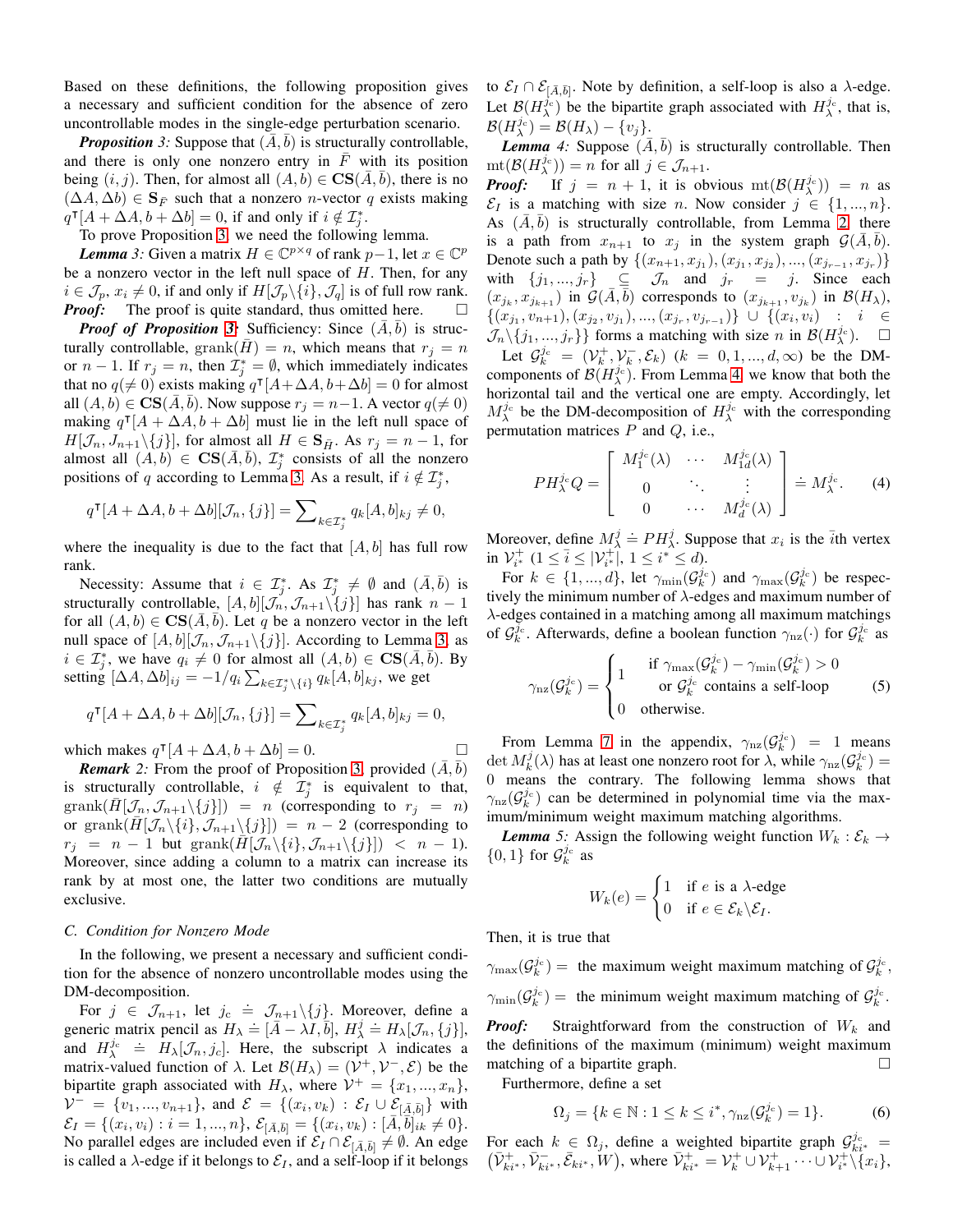$\bar{\mathcal{V}}_{k i^{*}}^{-} = \mathcal{V}_{k}^{-} \cup \mathcal{V}_{k+1}^{-} \cdots \cup \mathcal{V}_{i^{*}}^{-}$ ,  $\bar{\mathcal{E}}_{k i^{*}} = \{ (x_{i}, v_{l}) \in \mathcal{E} : x_{i} \in$  $\bar{\mathcal{V}}_{ki^*}^+, v_l \in \bar{\mathcal{V}}_{ki^*}^-$ , and the weight  $W(e): \bar{\mathcal{E}}_{ki^*} \to \{0,1\}$ 

$$
W(e) = \begin{cases} 1 & \text{if } e \in \mathcal{E}_k \\ 0 & \text{otherwise.} \end{cases}
$$

In other words,  $\mathcal{G}_{ki*}^{j_c}$  is the subgraph of  $\mathcal{B}(H_\lambda^{j_c})$  induced by vertices  $\bar{\mathcal{V}}_{ki^*}^+ \cup \bar{\mathcal{V}}_{ki^*}^{-m}$ .

<span id="page-5-0"></span>*Proposition* 4: Suppose  $(\overline{A}, \overline{b})$  is structurally controllable, and there is only one nonzero entry in  $\overline{F}$  with its position being  $(i, j)$ . Then, for almost all  $(A, b) \in \mathbf{CS}(\overline{A}, \overline{b})$ , there is a  $(\Delta A, \Delta b) \in$  $\mathbf{S}_{\bar{F}}$  such that a nonzero *n*-vector q exists making  $q^{\mathsf{T}}[A + \Delta A - ]$  $\lambda I, b + \Delta b$ ] = 0 for some nonzero  $\lambda \in \mathbb{C}$ , if and only if there exists a  $k \in \Omega_j$  associated with which the minimum weight maximum matching of  $\mathcal{G}_{ki*}^{j_c}$  defined above is less than  $|\mathcal{V}_k^+|$ .

The proof relies on a series of nontrivial results on the roots of determinants of generic matrix pencils, which is postponed to the appendix.

## *D. Necessary and Sufficient Condition*

We are now giving a necessary and sufficient condition for PTSC with general perturbation structures.

<span id="page-5-1"></span>*Theorem* 1: Consider a structurally controllable pair  $(\overline{A}, \overline{b})$ and the perturbation structure  $\overline{F}$ . For each edge  $e = (x_j, x_i) \in$  $\mathcal{E}_{\bar{F}}$ , let  $[\bar{A}^e, \bar{b}^e] = [\bar{A}, \bar{b}] \vee \bar{F}^{\{e\}}$ , with  $\bar{F}^{\{e\}}$  defined in Proposition [2.](#page-3-1) Moreover, let  $\Omega_j$  and  $\mathcal{G}_{k i^*}^{j_c}$  be defined in the same way as in Proposition [4,](#page-5-0) in which  $(\tilde{A}, \tilde{b})$  shall be replaced with  $(\tilde{A}^e, \tilde{b}^e)$ . Then,  $(\bar{A}, \bar{b})$  is PTSC w.r.t.  $\bar{F}$ , if and only if for each edge FREE,  $(21, 5)$  is 1 150 while 1, it and on<br>  $e = (x_j, x_i) \in \mathcal{E}_{\bar{F}}$ , it holds simultaneously:

1) grank $(\bar{H}[\mathcal{J}_n,\mathcal{J}_{n+1}\setminus\{j\}])$  = n or  $\text{grank}(\bar{H}[\mathcal{J}_n\setminus\{i\},\mathcal{J}_{n+1}\setminus\{j\}]) = n-2$ , with  $\bar{H}=[\bar{A}^e,\bar{b}^e];$ 

2)  $\Omega_j = \emptyset$ , or otherwise for each  $k \in \Omega_j$ , the minimum weight maximum matching of the bipartite  $\mathcal{G}^{j_c}_{ki^*}$  is  $|\mathcal{V}_k^+|$ .

*Proof:* Follows immediately from Propositions [2](#page-3-1)[-4.](#page-5-0) □ Since each step in Theorem [1](#page-5-1) can be implemented in polynomial time, its verification has polynomial complexity. To be specific, for each edge  $e \in \mathcal{E}_{\bar{F}}$ , to verify Condition 1), we can invoke the Hopcroft-Karp algorithm twice, which incurs time complexity  $O(n^{0.5}|\mathcal{E}_{[\bar{A},\bar{b}]} \cup \mathcal{E}_{\bar{F}}|) \rightarrow O(n^{2.5})$ . As for Condition 2), the DM-decomposition incurs  $O(n^{2.5})$ , and computing the minimum weight maximum matching of  $\mathcal{G}_{ki*}^{j_c}$  costs  $O(n^3)$  [\[29\]](#page-8-20). Since  $|\Omega_j| \leq n$ , for each  $e \in \mathcal{E}_{\bar{F}}$ , verifying Condition 2) takes at most  $O(n^{2.5} + n \cdot n^3)$ . To sum up, verifying Theorem [1](#page-5-1) incurs time complexity at most  $O(|\mathcal{E}_{\bar{F}}|(n^{2.5}+n^4))$ , i.e.,  $O(|\mathcal{E}_{\bar{F}}|n^4)$ . The procedure for verifying PTSC can be summarized as follows.

# Algorithm for verifying PTSC for  $(\overline{A}, \overline{b})$  w.r.t.  $\overline{F}$ :

- 1. Check structural controllability of  $(\overline{A}, \overline{b})$ . If yes, continue; otherwise, break and return false.
- 2. For each  $e = (x_j, x_i) \in \mathcal{E}_{\bar{F}}$ , construct  $(\bar{A}^e, \bar{b}^e)$ , and implement the following steps:
	- 2.1 Check whether grank $(H[\mathcal{J}_n,\mathcal{J}_{n+1}\setminus\{j\}]) = n$  or  $graph(H[\mathcal{J}_n\setminus\{i\},\mathcal{J}_{n+1}\setminus\{j\}]) = n-2$ , with  $H=$  $[\bar{A}^e, \bar{b}^e]$ . If yes, continue; otherwise, return false.
	- 2.2 Construct  $\Omega_j$  and  $\mathcal{G}_{ki^*}^{j_c}$  associated with  $(\bar{A}^e, \bar{b}^e)$ .
	- 2.3 For each  $k \in \Omega_j$ , check whether the minimum weight maximum matching of  $\mathcal{G}_{ki^*}^{j_c}$  is equal to  $|\mathcal{V}_k^+|$ . If yes, continue; otherwise, break and return false.
- 3. If not break, return true.

*Example 2 (Example [1](#page-2-1) continuing):* Let us revisit Example [1.](#page-2-1) Consider the perturbation  $[\Delta A_2, \Delta b_2]$ . For edge  $e = (x_5, x_4)$ , the DM-decomposition of  $H^{j_c}$  ( $j = 5$ ) associated with  $(\bar{A}^e, \bar{b}^e)$ and the corresponding  $M_\lambda^j$  are respectively

$$
M_\lambda^{j_{\rm c}}\!=\!\left[\begin{array}{c|c|c} s-\lambda & 0 & c & 0 \\ \hline & e-\lambda & d & f \\ \hline & -\lambda & a & \\ \hline & & -\lambda \end{array}\right], M_\lambda^j\!=\!\left[\begin{array}{c} 0 \\ r \\ 0 \\ h \end{array}\right]
$$

.

,

It can be obtained that,  $i^* = 2$ , and  $\Omega_j = \{1, 2\}$ . Since  $i^* \in \Omega_j$ , according to Proposition [4,](#page-5-0) the corresponding perturbed system can have nonzero uncontrollable modes (in fact, if  $i^* \in \Omega_j$ , then the condition in Proposition [4](#page-5-0) is automatically satisfied). Therefore,  $(\bar{A}, \bar{b})$  is PSSC w.r.t.  $[\Delta \bar{A}_2, \Delta \bar{b}_2]$ , which is consistent with Example [1.](#page-2-1) On the other hand, consider the perturbation  $(\Delta A_1, \Delta b_1)$ . For the edge  $e = (x_4, x_1)$ , upon letting  $j = 4$ , we obtain  $\mathcal{I}^*_{j} = \{2, 3, 4\}$ , which means  $1 \notin \mathcal{I}^*_{j}$ . Hence, the condition in Proposition [3](#page-4-0) is satisfied. Moreover, the associated  $M_\lambda^{j_c}$  and  $M_\lambda^j$  are respectively

$$
M_{\lambda}^{j_{c}} = \left[\begin{array}{rr|rr} h & g & -\lambda & 0 \\ \hline & -\lambda & 0 & c \\ \hline & f & d \\ \hline & a & -\lambda \end{array}\right], M_{\lambda}^{j} = \left[\begin{array}{c} l \\ 0 \\ e - \lambda \\ 0 \end{array}\right]
$$

from which,  $i^* = 1$ , and  $\Omega_j = \emptyset$ . It means Condition 2) of Theorem [1](#page-5-1) is satisfied. Similar analysis could be applied to the edge  $e = (x_3, x_1)$ , and it turns out that both conditions in Theorem [1](#page-5-1) hold. Therefore,  $(\bar{A}, \bar{b})$  is PTSC w.r.t.  $[\Delta \bar{A}_1, \Delta \bar{b}_1]$ , which is also consistent with Example [1.](#page-2-1)

#### V. IMPLICATIONS TO SCRPS

PTC reflects the ability of a numerical system to preserve controllability under structured perturbations. This notion is closely related to the SCRP studied in [\[18](#page-8-9), [20](#page-8-12), [21\]](#page-8-11), where the problem is formulated as searching the smallest perturbations (in terms of the Frobenius norm or 2-norm) with a prescribed structure that result in an uncontrollable system.

It turns out that the SCRP is feasible, if and only if the original system is PSC w.r.t. the corresponding perturbation structure (considering complex-valued perturbations). Hence, before implementing any numerical algorithms on the (singleinput) SCRP, we can check whether the corresponding structured system is PTSC w.r.t. the perturbation structure. If the answer is yes and the original numerical system is controllable, then there cannot exist numerical perturbations with the prescribed structure for which the perturbed system is uncontrollable; otherwise, with probability 1 (before looking at the exact parameters of the original system), such a structured numerical perturbation exists.

#### VI. CONCLUSION

This paper proposes a novel notion of PTSC to study controllability preservation for a structured system under structured numerical perturbations. It is shown this notion can characterize the generic property in controllability preservation for structured systems under structured numerical perturbations. A necessary and sufficient condition is given for a single-input system to be PTSC w.r.t. a prescribed perturbation structure. Readers can refer to [\[28\]](#page-8-19) for extensions of this work to the multi-input case.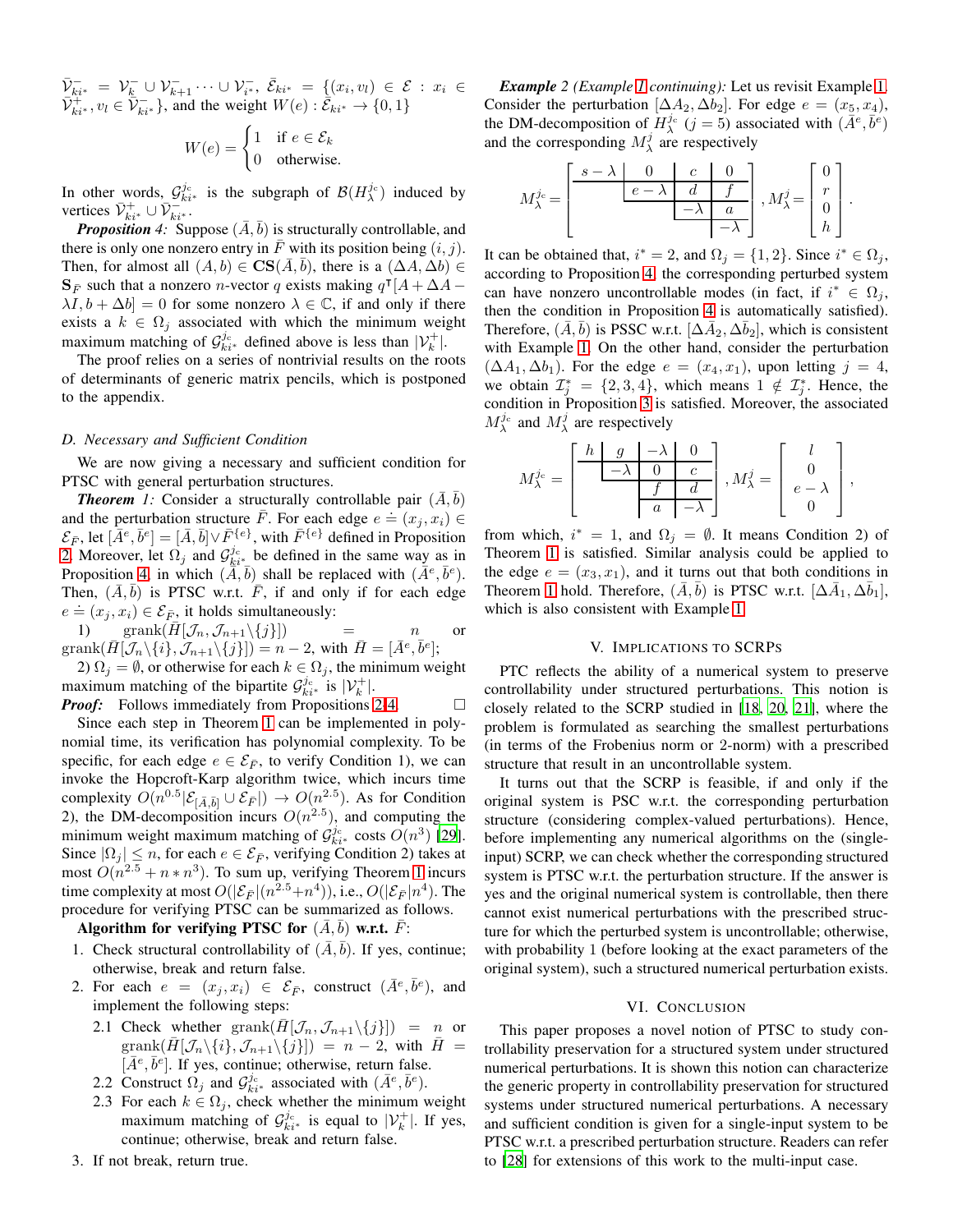## APPENDIX

# <span id="page-6-2"></span>*A. Proof of Proposition [4](#page-5-0)*

*Lemma* 6: [\[30,](#page-8-21) Lemma 2] Let  $p_1(\lambda, t_1, ..., t_r)$  and  $p_2(\lambda, t_1, ..., t_r)$  be two polynomials on the variables  $\lambda, t_1, ..., t_r$ with real coefficients. Then, 1) For all  $(t_1, ..., t_r) \in \mathbb{C}^r$ ,  $p_1(\lambda, t_1, ..., t_r)$  and  $p_2(\lambda, t_1, ..., t_r)$  share a common zero for  $\lambda$ , if and only if  $p_1(\lambda, t_1, ..., t_r)$  and  $p_2(\lambda, t_1, ..., t_r)$  share a common factor in which the leading degree for  $\lambda$  is nonzero; 2) If the above-mentioned condition is not satisfied, then for almost al  $(t_1, ..., t_r) \in \mathbb{C}^r$  (except for a set with zero Lebsgue measure),  $p_1(\lambda, t_1, ..., t_r)$  and  $p_2(\lambda, t_1, ..., t_r)$  do not share a common zero for  $\lambda$ .

<span id="page-6-0"></span>*Lemma* 7: Let M be an  $n \times n$  generic matrix over the variables  $t_1, ..., t_r$ , and  $E \in \{0, 1\}^{n \times n}$ , where each row, as well as each column of  $E$ , has at most one entry being 1 and the rest being 0. Let  $P_{\lambda} \doteq M - \lambda E$  be a generic matrix pencil. Moreover,  $\mathcal{B}(P_{\lambda})$ is the bipartite graph associated with  $P_{\lambda}$  defined similarly to  $\mathcal{B}(H_{\lambda})$  by replacing I with E (notably, self-loops are edges in  $\mathcal{E}_E \cap \mathcal{E}_M$ ). The following statements are true:

1) Suppose  $\mathcal{B}(P_\lambda)$  contains no self-loop. Let  $\gamma_{\min}(\mathcal{B}(P_\lambda))$ and  $\gamma_{\text{max}}(\mathcal{B}(P_{\lambda}))$  be respectively the minimum number of  $\lambda$ edges and maximum number of  $\lambda$ -edges contained in a matching among all maximum matchings of  $\mathcal{B}(P_\lambda)$ . Then, the generic number of nonzero roots of  $\det(P_\lambda)$  for  $\lambda$  (counting multiplicities) equals  $\gamma_{\text{max}}(\mathcal{B}(P_\lambda)) - \gamma_{\text{min}}(\mathcal{B}(P_\lambda)).$ 

2) If  $\mathcal{B}(P_\lambda)$  is DM-reducible, then  $\det(P_\lambda)$  generically has nonzero roots for  $\lambda$  whenever  $\mathcal{B}(P_\lambda)$  contains a self-loop.

3) Suppose that  $\mathcal{B}(P_\lambda)$  is DM-reducible. Let  $\mathcal{T}_i$  be the subset of variables of  $t_1, ..., t_r$  that appear in the *i*th column of M. Then, for each  $i \in \{1, ..., n\}$ , every nonzero root of  $\det(P_\lambda)$  (if exists) cannot be independent of  $\mathcal{T}_i$ .

*Proof:* We first prove an useful observation, that every maximum matching of  $\mathcal{B}(P_\lambda)$  corresponds to a nonzero term (monomial) in  $\det(P_\lambda)$  that cannot be zeroed out by other terms, which is fundamental to the following proofs. For this purpose, consider a term  $\lambda^{r_1} t_{l_1} t_{l_2} \cdots t_{l_{r_2}}$  associated with a maximum matching of  $\mathcal{B}(P_{\lambda})$ , where  $r_1 + r_2 = n$  and  $\{l_1, ..., l_{r_2}\} \subseteq \{1, ..., r\}.$ The only case to zero out  $\lambda^{r_1} t_{l_1} t_{l_2} \cdots t_{l_{r_2}}$  in  $\det(P_\lambda)$  is that there exists a term being  $\lambda^{r_1} t_{l_1} t_{l_2} \cdots t_{l_{r_2}}$  associated with another maximum matching of  $\mathcal{B}(P_\lambda)$ . Now suppose that R (resp. C) is the set of row indices (resp. column indices) of  $t_{l_1},...,t_{l_{r_2}}$ in M, recalling that each  $t_i$   $(i = 1, ..., r)$  appears only once. Then,  $\lambda^{r_1}$  must correspond to  $r_1$  '1' entries in  $E[\mathcal{J}_n \backslash R, \mathcal{J}_n \backslash C]$ . However, as each row and each column has at most one '1' in E, the aforementioned configuration for '1' entries is unique, a contraction to the existence of two different maximum matchings associated with  $\lambda^{r_1} t_{l_1} t_{l_2} \cdots t_{l_{r_2}}$ .

We now prove 1). Suppose  $\det(P_\lambda)$  can be factored as  $\lambda^l f(\lambda, t_1, ..., t_r)$ , where  $l \in \mathbb{N}$  and  $f(\lambda, t_1, ..., t_r)$  is a polynomial of  $\lambda, t_1, ..., t_r$  that does not contain factors in the form of  $\lambda^{\bar{l}}$ for any  $l \geq 1$ . Because of the above observation, every term associated with a maximum matching of  $\mathcal{B}(P_\lambda)$  must contain the factor  $\lambda^l$ . Therefore, the number l of zero roots of  $det(P_\lambda)$ equals  $\gamma_{\min}(\mathcal{B}(P_\lambda))$ . In addition, the maximum degree of  $\lambda$  in  $\lambda^{l} f(\lambda, t_1, ..., t_r)$  appears in a term associated with a maximum matching containing the maximum number of  $\lambda$ -edges, which is exactly  $\gamma_{\text{max}}(\mathcal{B}(P_{\lambda}))$ . The conclusion in 1) then follows immediately from the fundamental theorem of algebra.

Next, we prove 2). Consider a self-loop with the entry being  $t_l - \lambda$  (1 < l < r). As  $\mathcal{B}(P_\lambda)$  is DM-reducible, every nonzero entry must be contained in  $\det(P_\lambda)$  by Definition [5,](#page-3-3) which means  $t_l - \lambda$  is contained in some term  $(t_l - \lambda) f$  of  $\det(P_\lambda)$ , where f denotes a polynomial over variables  $\{t_1, ..., t_r\} \backslash \{t_l\}$  and  $\lambda$ . This term can be written as the sum of two terms  $t_l f$  and  $t_l \lambda f$ , which indicates  $\det(P_\lambda)$  contains at least two monomials whose degrees for  $\lambda$  differ from each other. Then, following the similar reasoning to the proof of 1),  $det(P_\lambda)$  contains at least one nonzero root.

We are now proving 3). Suppose such a nonzero root exists that is independent of  $\mathcal{T}_i$  for some  $i \in \{1, ..., n\}$ , and denote it by z. Let  $\mathcal{T}[\mathcal{I}_1, \mathcal{I}_2]$  be the set of variables in  $t_1, ..., t_r$  that appear in  $M[\mathcal{I}_1, \mathcal{I}_2]$  for  $\mathcal{I}_1, \mathcal{I}_2 \subseteq \mathcal{J}_n$ , and let  $R(\mathcal{T}_s)$  (resp.  $C(\mathcal{T}_s)$ ) be the set of row (resp. column) indices of variables  $\mathcal{T}_s \subseteq \{t_1, ..., t_r\}$ . Suppose  $[P_\lambda]_{k_0,i} = \lambda$  for some  $k_0 \in \mathcal{J}_n \backslash R(\mathcal{T}_i)$  ( $k_0$  can be empty). Upon letting all  $t_k \in \mathcal{T}_i$  be zero, we obtain  $(P_z =$  $M - zE$ 

$$
\det(P_z) = \sum_{j=1}^n (-1)^{i+j} [P_z]_{ji} \det(P_z[\mathcal{J}_n \setminus \{j\}, \mathcal{J}_n \setminus \{i\}])
$$
  
=  $z \cdot \det(P_z[\mathcal{J}_n \setminus \{k_0\}, \mathcal{J}_n \setminus \{i\}]) = 0,$ 

which indicates

<span id="page-6-1"></span>
$$
\det(P_z[\mathcal{J}_n \setminus \{k_0\}, \mathcal{J}_n \setminus \{i\}]) = 0,\tag{7}
$$

as  $z \neq 0$ . Since  $(P_{\lambda}[\mathcal{J}_n\setminus\{k_0\},\mathcal{J}_n\setminus\{i\}])$  has full generic rank from Lemma [1,](#page-3-4) it concludes that  $z$  depends solely on the variables  $\mathcal{T}[\mathcal{J}_n\backslash\{k_0\},\mathcal{J}_n\backslash\{i\}]$ . Similarly, because of [\(7\)](#page-6-1), for each  $t_k \in \mathcal{T}_i$ , fixing all  $t_j \in \mathcal{T}_i \backslash \{t_k\}$  to be zero yields

$$
\det(P_z[\mathcal{J}_n \backslash R(\lbrace t_k \rbrace), \mathcal{J}_n \backslash \lbrace i \rbrace]) = 0,
$$

which indicates that  $z$  depends on the variables  $\mathcal{T}[\mathcal{J}_n\setminus R(\lbrace t_k\rbrace),\mathcal{J}_n\setminus\lbrace i\rbrace]$ , being independent of the remaining variables. Taking the intersection of  $\mathcal{T}[\mathcal{J}_n\setminus\{j\},\mathcal{J}_n\setminus\{i\}]$ over all  $j \in R(\mathcal{T}_i) \cup \{k_0\}$ , we obtain  $\mathcal{T}[\Theta, \mathcal{J}_n \setminus \{i\}]$ , where  $\Theta = \mathcal{J}_n \setminus (R(\mathcal{T}_i) \cup \{k_0\})$ . That is, z depends on variables  $\mathcal{T}[\Theta,\mathcal{J}_n\setminus\{i\}],$  and makes  $P_\lambda[\Theta,\mathcal{J}_n\setminus\{i\}]$  row rank deficient. However, for each pair  $(j, l)$ ,  $j \in \mathcal{J}_n \setminus \{i\}$ ,  $l \in R(\mathcal{T}_i)$ , it holds

$$
\begin{aligned} &\text{grank}(P_{\lambda}[\Theta, \mathcal{J}_n \setminus \{i, j\}]) \\ &\stackrel{\text{(a)}}{\geq} \text{grank}((M - \lambda E)[\mathcal{J}_n \setminus \{l\}, \mathcal{J}_n \setminus \{j\}]) - (|R(\mathcal{T}_i) \cup \{k_0\}| - 1) \\ &\stackrel{\text{(b)}}{=} n - |R(\mathcal{T}_i) \cup \{k_0\}| = |\Theta|, \end{aligned}
$$

where (a) is due to that  $P_{\lambda}[\Theta, \mathcal{J}_n \setminus \{i, j\}]$  is obtained by deleting  $|R(\mathcal{T}_i) \cup \{k_0\}|-1$  rows from  $P_{\lambda}[\mathcal{J}_n \setminus \{l\}, \mathcal{J}_n \setminus \{j\}]$ , and (b) comes from grank $(P_{\lambda}[\mathcal{J}_n\setminus\{l\},\mathcal{J}_n\setminus\{j\}]) = n - 1$  by 2) of Lemma [1.](#page-3-4) That is, after deleting any column from  $P_{\lambda}[\Theta, \mathcal{J}_n\backslash\{i\}]$ , the resulting matrix remains of full row generic rank, which induces at least one nonzero polynomial equation constraint on z and  $\mathcal{T}[\Theta,\mathcal{J}_n\setminus\{i,j\}]$ . This indicates z depends on  $\mathcal{T}[\Theta,\mathcal{J}_n\setminus\{i,j\}]$ , or equivalently, being independent of  $\mathcal{T}[\Theta, \{j\}]$ , for each  $j \in$  $\mathcal{J}_n \setminus \{i\}$ . It finally concludes that z is independent of the variables  $\mathcal{T}[\Theta,\mathcal{J}_n\backslash\{i\}]$ , causing a contraction. Therefore, the assumed z cannot exist.

<span id="page-6-3"></span>*Lemma* 8: Let  $M_{\lambda}^{j_c}$  and  $\Omega_j$  be defined in [\(4\)](#page-4-3) and [\(6\)](#page-4-4). For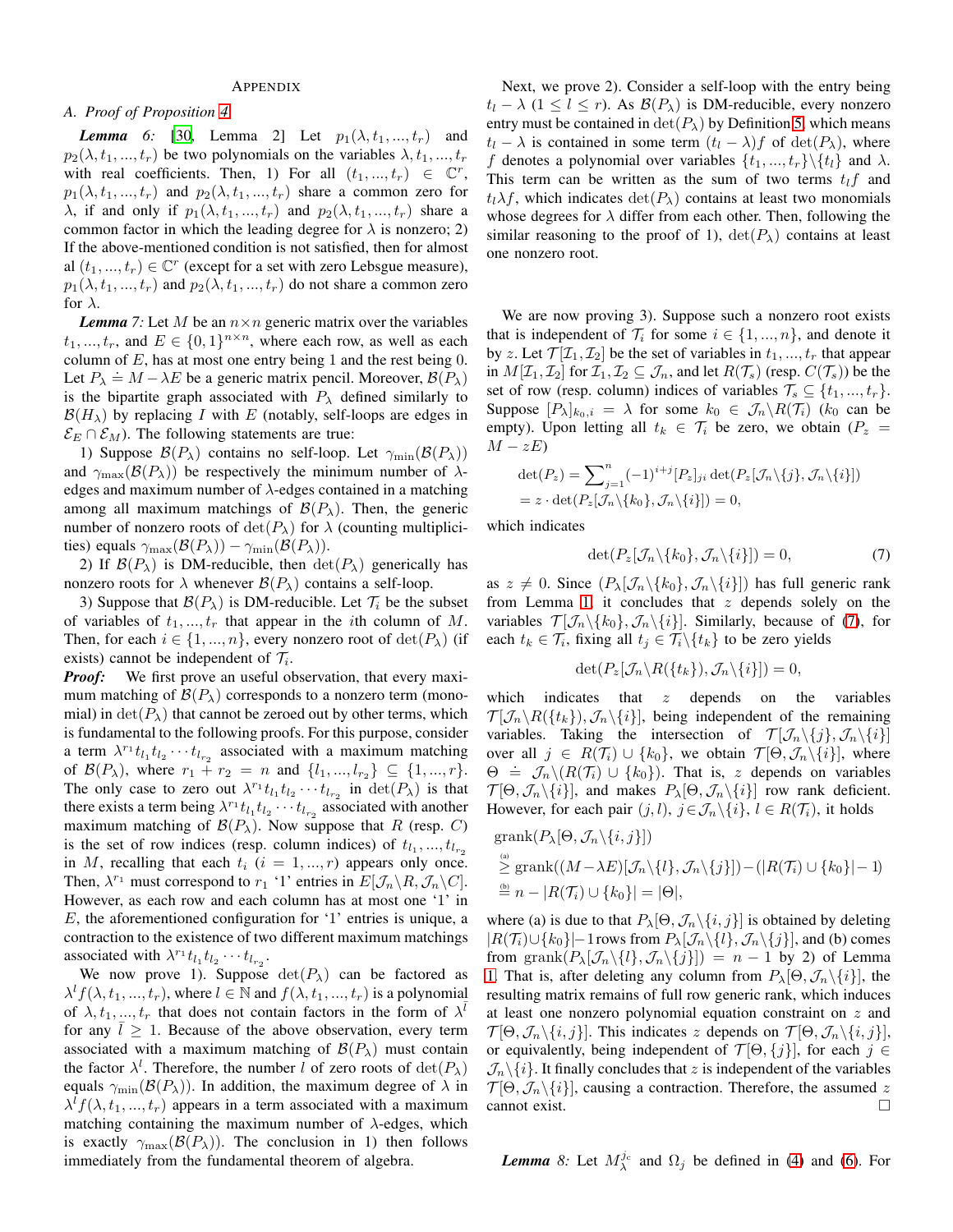each  $k \in \Omega_j$ , let  $\tilde{M}^{j_c}_{ki^*}(\lambda) \doteq M^{j_c}_{\lambda}[\bar{\mathcal{V}}^+_{ki^*}, \bar{\mathcal{V}}^-_{ki^*}],$  i.e.,  $\tilde{M}^{j_{\rm c}}_{ki^{*}}(\lambda)$  =  $\sqrt{ }$  $\Big\}$  $M_{k}^{j_{\mathrm{c}}}(\lambda) \quad \cdots \qquad \qquad M_{k i^{*}}^{j_{\mathrm{c}}}(\lambda)$  $\begin{array}{ccc} 0 & \cdots & \cdots & \cdots \end{array}$  $0 \qquad \quad 0 \qquad M^{j_{\rm c}}_{i^\ast}(\lambda)[\mathcal{J}_{|\mathcal{V}_{i^\ast}^+|}\backslash\{\bar{i}\},\mathcal{J}_{|\mathcal{V}_{i^\ast}^+|}]$ 1  $\overline{\phantom{a}}$ 

.

Then,  $\tilde{M}_{ki^*}^{j_c}(\lambda)$  generically has full row rank when  $\lambda \in \{z \in$  $\mathbb{C}\backslash\{0\}$ : det  $M_k^{j_c}(z) = 0$ , if and only if the minimum weight maximum matching of the bipartite  $\mathcal{G}_{ki^*}^{j_c}$  is less than  $|\mathcal{V}_k^+|$ .

*Proof:* Sufficiency: Let  $n_1 = |\mathcal{V}_k^+ \cup \mathcal{V}_{k+1}^+ \cdots \cup \mathcal{V}_{i^*}^+|$ . By Lemma [1,](#page-3-4)  $\text{mt}(\mathcal{G}_{i^*}^{j_c} - \{x_i\}) = |\mathcal{V}_{i^*}^+| - 1$ . Consequently,  $\mathcal{G}_{ki^*}^{j_c}$  has a maximum matching with size  $n_1 - 1$  from its structure. Suppose that  $\mathcal{G}_{ki^*}^{j_c}$  has a maximum matching with weight less than  $|\mathcal{V}_k^+|$ . Then,  $\mathcal{B}(\tilde{M}_{ki^*}^{j_c}(\lambda)[\mathcal{J}_{n_1-1},\mathcal{J}_{n_1}\setminus\{\bar{k}\}])$  for some  $\bar{k} \in \{1,...,|\mathcal{V}_k^{-}|\}$ must have a matching with size  $n_1 - 1$ . Indeed, if this is not true, then any maximum matching of  $\mathcal{G}_{ki^*}^{j_c}$  must matches  $\mathcal{V}_k^-$ , which certainly leads to a weight equaling  $|\mathcal{V}_k^+|$ , noting that each edge not incident to  $\mathcal{V}_k^-$  has a zero weight. Furthermore, due to the DM-irreducibility of  $\mathcal{G}_k^{j_c}$ , from Lemma [7,](#page-6-0) any nonzero root of  $\det M_k^{j_c}(\lambda)$  cannot be independent of the variables in the  $\bar{k}$ th column of  $M_k^{j_c}(\lambda)$ .<sup>[1](#page-7-6)</sup> Therefore,  $\det M_k^{j_c}(\lambda)$  and det  $\tilde{M}_{ki^*}^{j_c}(\lambda)[\mathcal{J}_{n_1-1},\mathcal{J}_{n_1}\backslash\{\tilde{k}\}]$  generically do not share a common nonzero root, since the latter determinant cannot contain the variables in the  $\bar{k}$ th column of  $M_k^{j_c}(\lambda)$  (except for  $\lambda$ ). That is,  $\det \tilde{M}_{ki^*}^{j_{\rm c}}(\lambda)[\mathcal{J}_{n_1-1},\mathcal{J}_{n_1}\backslash \{\bar{k}\}]$  is generically nonzero for  $\lambda \in \{z \in \mathbb{C} \setminus \{0\} : \det M_k^{j_c}(z) = 0\}$ , leading to the full row rank of  $\tilde{M}^{j_{\mathrm{c}}}_{ki^*}(\lambda)$ .

Necessity: If  $k = i^*$ , the necessity is obvious. Consider  $k < i^*$ . Suppose the minimum weight maximum matching of  $\mathcal{G}_{k i^*}^{j_c}$  equals  $|\mathcal{V}_k^+|$ . Then, based on the above analysis, any maximum matching of  $\mathcal{G}_{ki^*}^{j_c}$  must match  $\mathcal{V}_k^-$ , which leads to a zero determinant of  $\tilde{M}^{j_c}_{ki^*}(\lambda)$ , due to the block-triangular structure of  $\tilde{M}^{j_c}_{ki^*}(\lambda)$  and the fact that  $\det M^{j_c}_k(\lambda) = 0$ , contradicting the full row rank of  $\tilde{M}^{j_c}_{ki^*}(\lambda)$ .

**Proof of Proposition [4](#page-5-0):** In the following, suppose vertex  $x_i$ corresponds to the  $\hat{i}$ th row of  $M_\lambda^{j_c}$  after the permutation by P, i.e.  $[M_\lambda^j]_i = [PH_\lambda^j]_i = [H_\lambda^j]_i$ . Recall the involved  $H_\lambda, M_\lambda^{j_c}$  and their submatrices are treated as generic matrix pencils.

Sufficiency: From Lemma [7,](#page-6-0) we know that for each  $k \in \Omega_j$ , there exists a nonzero  $\lambda$  making det  $M_k^{j_c}(\lambda) = 0$ . To distinguish such value from the variable  $\lambda$ , we denote it by z (i.e.,  $z \neq 0$ and det  $M_k^{j_c}(z) = 0$ ). From Lemma [6,](#page-6-2) it generically holds that  $\det M_l^{\hat{j}}(z) \neq 0$  for all  $l \in \{1, ..., b\} \setminus \{k\}$ , as  $\det M_k^{j_c}(\lambda)$ and det  $M_l^j(\lambda)$  do not share any common factor except the factor  $\lambda$ . Due to the block-triangular structure of  $M_z^j$  (obtained by replacing  $\lambda$  with z in  $M_{\lambda}^{j_c}$ , it can be seen readily that if  $\tilde{M}^{j_c}_{ki*}(z)$  defined in Lemma [8](#page-6-3) generically has full row rank, then  $M_z^{j_c}[\mathcal{J}_n\backslash\{\hat{i}\},\mathcal{J}_n]$  will do. The former condition has been proven in Lemma [8.](#page-6-3)

Note also that  $M_z^{j_c}$  generically has rank  $n-1$  as otherwise  $[\bar{A} - zI, \bar{b}]$  generically has rank less than n, contradicting the structural controllability of  $(\overline{A}, \overline{b})$ . Therefore, from Lemma [3,](#page-4-1) letting  $\hat{q}$  be a nonzero vector in the left null space of  $M_z^{j_c}$ , we have  $\hat{q}_{\hat{i}} \neq 0$ . For almost all  $(A, b) \in \mathbf{CS}(\overline{A}, \overline{b})$ , by letting

<span id="page-7-6"></span><sup>1</sup>Note the case where  $|\mathcal{V}_k^+| = 1$  and  $M_k^{j_c}(\lambda) = \lambda$  has been excluded by the nonzero root assumption.

$$
[\Delta A, \Delta b]_{ij} = -1/\hat{q}_i \sum_{l=1}^n \hat{q}_l (P[A - zI, b])_{lj}, \text{ we get}
$$
  

$$
\hat{q}^\mathsf{T} P([A - zI, b] + [\Delta A, \Delta b]) [\mathcal{J}_n, \{j\}]
$$
  

$$
= \hat{q}_i (P[\Delta A, \Delta b])_{\hat{i}, j} + \sum_{l=1}^n \hat{q}_l (P[A - zI, b])_{lj}
$$
  

$$
= 0,
$$

where the second equality is due to  $(P[\Delta A, \Delta b])_{\hat{i},j}$  =  $[\Delta A, \Delta b]_{ij}$ . Upon defining  $q^{\dagger} = \hat{q}^{\dagger} P$ , we have

$$
q^{\mathsf{T}}([A-zI,b]+[\Delta A,\Delta b])=0,
$$

which comes from the fact  $q^{\dagger} H_z^{j_c} Q = 0$  and Q is invertible.

Necessity: For the existence of  $q$  making the condition in Proposition [4](#page-5-0) satisfied, it is necessary  $H_{\lambda}^{j_c}$  should be of rank deficient at some nonzero value for  $\lambda$  (generically). Denote such a value by  $z$  for the sake of distinguishing it from the variable  $\lambda$ . Since DM-decomposition does not alter the rank,  $M_z^j$  should be of row rank deficient too. From the block-triangular structure of  $M_z^{j_c}$  (see [\(4\)](#page-4-3)), there must exist some  $k \in \{1, ..., b\}$ , such that  $M_k^{j_c}(\tilde{z})$  is singular generically. From Lemma [7,](#page-6-0) such an integer k must correspond to a  $\mathcal{G}_k^{j_c}$  satisfying  $\gamma_{\text{nz}}(\mathcal{G}_k^{j_c}) = 1$ . We consider two cases: i)  $k > i^*$ , and ii)  $k \leq i^*$ .

In case i), since  $k > i^*$ , from the upper block-triangular structure of  $M_z^{j_c}$ , it is clear that  $M_z^{j_c}[\mathcal{J}_n\backslash{\{\hat{i}\}},\mathcal{J}_n]$  is of row rank deficient when det  $M_k^{j_c}(z) = 0$ . Note that  $\text{grank}(M_z^{j_c}) \geq n-1$ as otherwise grank $(H_z) < n$ , which is contradictory to the structural controllability of  $(\bar{A}, \bar{b})$ . Consequently,  $M_{z}^{j_c}$  has a left null space with dimension one. Denote by  $\hat{q}$  the vector spanning that space. From Lemma [3,](#page-4-1)  $\hat{q}_{\hat{i}} = 0$ . As a result, for any  $[\Delta \overline{A}, \Delta b] \in \mathbf{S}_{[\Delta \overline{A}, \Delta \overline{b}]},$ 

$$
\hat{q}^{\mathsf{T}}\left\{M_z^j + (P[\Delta A, \Delta b])[\mathcal{J}_n, \{j\}]\right\} \stackrel{\text{\tiny (a)}}{=} \hat{q}^{\mathsf{T}} M_z^j \neq 0,
$$

where (a) results from  $(P[\Delta A, \Delta b])_{\hat{i}i} = [\Delta A, \Delta b]_{ij}$ , and the inequality from  $\hat{q}^{\text{T}}[M_z^{j_c}, M_z^{j}] \neq 0$ , as otherwise  $\hat{q}^{\text{T}}PH_z = 0$ meaning that  $z$  will be an uncontrollable mode (noting that  $\hat{q}^{\text{T}}[M_z^j, M_z^j] = \hat{q}^{\text{T}}PH_zQ = 0$ , and Q is invertible). Consequently, case i) cannot lead to the required results.

Therefore,  $k$  must fall into case ii). Now suppose that the minimum weight maximum matching of  $\mathcal{G}_{ki^*}^{j_c}$  is equal to  $|\mathcal{V}_k^+|$ . Then, from Lemma [8](#page-6-3) and by the block-triangular structure of  $M_z^{j_c}$ , we obtain that  $M_z^{j_c}[\mathcal{J}_n\backslash\{\hat{i}\},\mathcal{J}_n]$  is generically of row rank deficient. Following the similar reasoning to case i), it turns out that the requirement in Proposition [4](#page-5-0) cannot be satisfied. This proves the necessity.  $\Box$ 

#### **REFERENCES**

- <span id="page-7-0"></span>[1] Anthony D Wood and John A Stankovic. Denial of service in sensor networks. *Computer*, 35(10):54–62, 2002.
- <span id="page-7-2"></span>[2] Sergey V Buldyrev, Parshani Roni, Paul Gerald, Stanley H Eugene, and Havlin Shlomo. Catastrophic cascade of failures in interdependent networks. *Nature*, 464(7291):1025–8, 2009.
- <span id="page-7-4"></span>[3] Hamza Fawzi, Paulo Tabuada, and Suhas Diggavi. Secure estimation and control for cyber-physical systems under adversarial attacks. *IEEE Transactions on Automatic Control*, 59(6):1454–1467, 2014.
- <span id="page-7-1"></span>[4] Aritra Mitra and Shreyas Sundaram. Byzantine-resilient distributed observers for lti systems. *Automatica*, 108:108487, 2019.
- <span id="page-7-3"></span>[5] Yuan Zhang, Yuanqing Xia, Jinhui Zhang, and Jun Shang. Generic detectability and isolability of topology failures in networked linear systems. *IEEE Transactions on Control of Network Systems*, 2020.
- <span id="page-7-5"></span>[6] Pasqualetti Fabio, Chiara Favaretto, Shiyu Zhao, and Sandro Zampieri. Fragility and controllability tradeoff in complex networks. In *American Control Conference*, pages 216–227. IEEE, 2018.